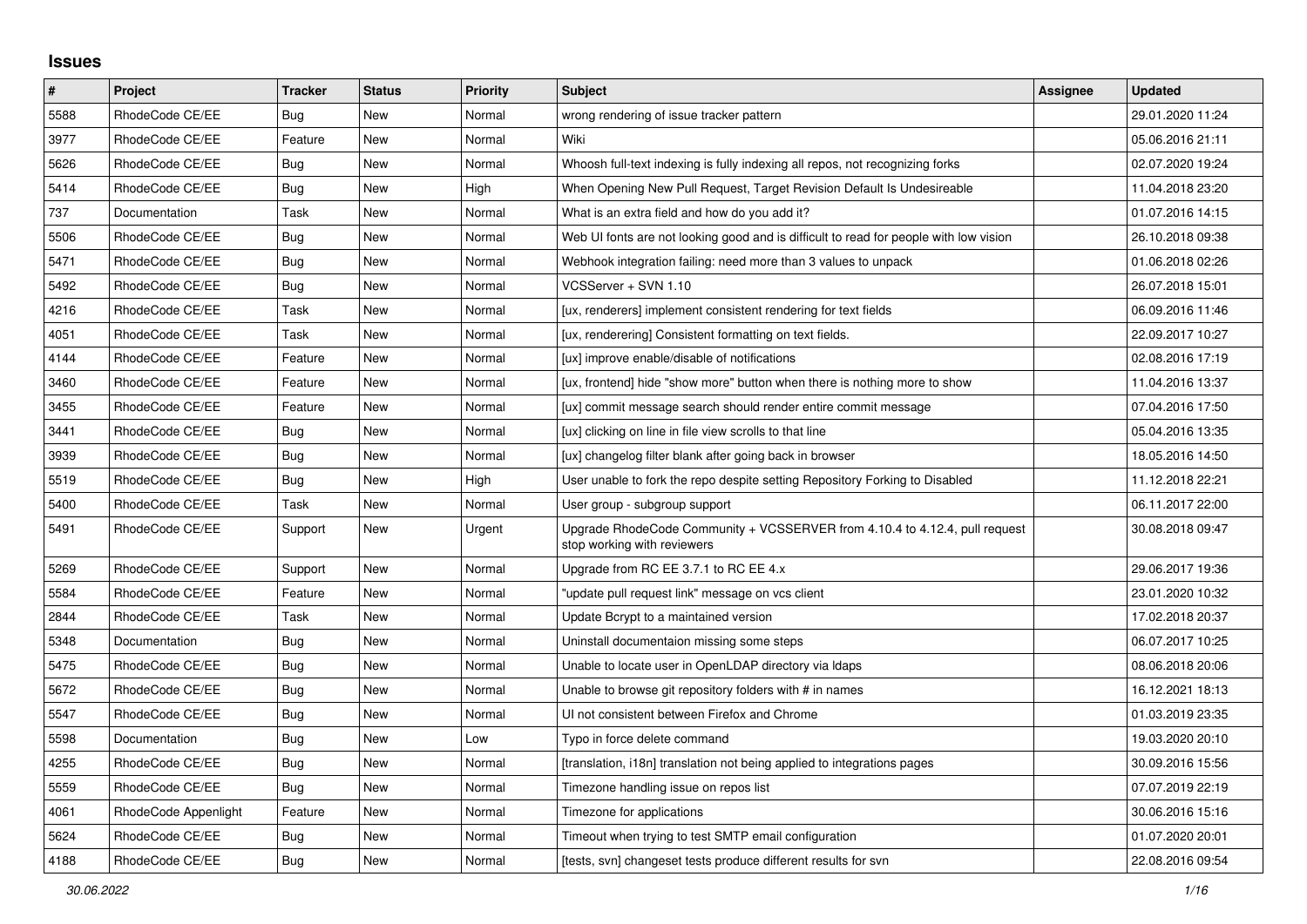| $\pmb{\#}$ | Project              | <b>Tracker</b> | <b>Status</b> | Priority | Subject                                                                                         | Assignee                     | <b>Updated</b>   |
|------------|----------------------|----------------|---------------|----------|-------------------------------------------------------------------------------------------------|------------------------------|------------------|
| 4189       | RhodeCode CE/EE      | Bug            | New           | Normal   | [tests, git] count of commit ids is different for git than hg when comparing remote             |                              | 22.08.2016 12:34 |
| 4190       | RhodeCode CE/EE      | Bug            | <b>New</b>    | Normal   | [tests] fix or remove rst xss inline test                                                       |                              | 22.08.2016 12:15 |
| 5649       | RhodeCode CE/EE      | Bug            | New           | Normal   | test-file-upload                                                                                |                              | 17.12.2020 23:08 |
| 4299       | RhodeCode CE/EE      | Task           | New           | Normal   | TEMPLATE repo groups                                                                            |                              | 22.09.2017 10:26 |
| 3986       | RhodeCode Appenlight | Bug            | <b>New</b>    | Normal   | table headers should be left aligned                                                            |                              | 07.06.2016 11:53 |
| 5394       | RhodeCode CE/EE      | Support        | <b>New</b>    | Normal   | SVN to Git / Mercurial Migration                                                                |                              | 03.10.2017 09:29 |
| 3022       | RhodeCode CE/EE      | Bug            | <b>New</b>    | Normal   | SVN support with repositories groups                                                            |                              | 26.07.2016 18:25 |
| 5541       | RhodeCode CE/EE      | Support        | New           | Normal   | <b>SVN Settings: Repository Patterns</b>                                                        |                              | 16.12.2019 15:35 |
| 3922       | RhodeCode CE/EE      | Bug            | <b>New</b>    | Normal   | svn backend returns different diff to git/hg backends                                           |                              | 11.05.2016 14:29 |
| 5382       | RhodeCode CE/EE      | Feature        | <b>New</b>    | Normal   | Support for repository aliases                                                                  | Marcin<br>Kuzminski<br>[CTO] | 04.09.2017 15:17 |
| 317        | Documentation        | Feature        | <b>New</b>    | High     | Styling                                                                                         | <b>Brian Butler</b>          | 07.07.2016 10:10 |
| 4312       | RhodeCode CE/EE      | Task           | New           | Normal   | Storage location changes                                                                        |                              | 11.07.2017 13:31 |
| 5593       | RhodeCode CE/EE      | Support        | New           | Normal   | SSH connections                                                                                 |                              | 17.02.2020 16:18 |
| 5441       | RhodeCode CE/EE      | Feature        | <b>New</b>    | Low      | Some files not parsed as XML files                                                              | Marcin<br>Kuzminski<br>[CTO] | 12.06.2018 12:23 |
| 3990       | RhodeCode Appenlight | Bug            | New           | Normal   | some dashboard builder buttons are up against fields                                            |                              | 07.06.2016 12:01 |
| 5512       | RhodeCode CE/EE      | Bug            | <b>New</b>    | Normal   | Show commit phase in summary view                                                               |                              | 09.11.2018 21:37 |
| 5484       | RhodeCode CE/EE      | Support        | <b>New</b>    | Normal   | Setting up ssh, remote hg not found                                                             |                              | 06.07.2018 23:41 |
| 4226       | RhodeCode CE/EE      | Feature        | New           | Normal   | [settings, system info] add VCS and Channelstream status to System Info                         |                              | 14.09.2016 16:45 |
| 4059       | RhodeCode Appenlight | Feature        | New           | Normal   | Server Monitoring                                                                               |                              | 30.06.2016 15:15 |
| 4220       | RhodeCode Appenlight | Feature        | New           | Low      | Search params allow sorting of result.                                                          |                              | 06.09.2016 16:33 |
| 5645       | RhodeCode CE/EE      | <b>Bug</b>     | New           | High     | Rhodecode returns 400 Bad request on huge mercurial repos                                       |                              | 18.12.2020 06:29 |
| 4303       | RhodeCode CE/EE      | Support        | <b>New</b>    | Normal   | rhodecode instance                                                                              |                              | 08.11.2016 16:32 |
| 5531       | RhodeCode Tools      | Bug            | New           | Normal   | rhodecode-index: default cli opts overwrite given mapping file                                  |                              | 17.07.2020 17:36 |
| 5450       | RhodeCode Tools      | Bug            | New           | Normal   | rhodecode-api get_license_info no longer works                                                  |                              | 17.07.2018 15:01 |
| 5540       | RhodeCode CE/EE      | <b>Bug</b>     | <b>New</b>    | Normal   | Rhode Code 4.15.2 VCS Caching(?) behaviour                                                      |                              | 25.02.2019 17:01 |
| 5278       | RhodeCode CE/EE      | Feature        | New           | Normal   | Require support for git repositories of the form git://                                         |                              | 13.04.2017 15:20 |
| 5670       | RhodeCode CE/EE      | Bug            | New           | Normal   | Repo-level administrators can usurp owner of repoistory                                         |                              | 01.12.2021 16:18 |
| 5460       | RhodeCode CE/EE      | Bug            | New           | Low      | Repo creation stuck when remote clone returns partial http code 500                             |                              | 06.07.2018 19:14 |
| 5543       | RhodeCode CE/EE      | Feature        | New           | Normal   | Repo API should have equivalent get_repo_audit_logs() to User API call<br>get_user_audit_logs() |                              | 26.02.2019 12:22 |
| 3376       | RhodeCode CE/EE      | Task           | New           | Normal   | Repo action plugins                                                                             |                              | 24.03.2016 15:21 |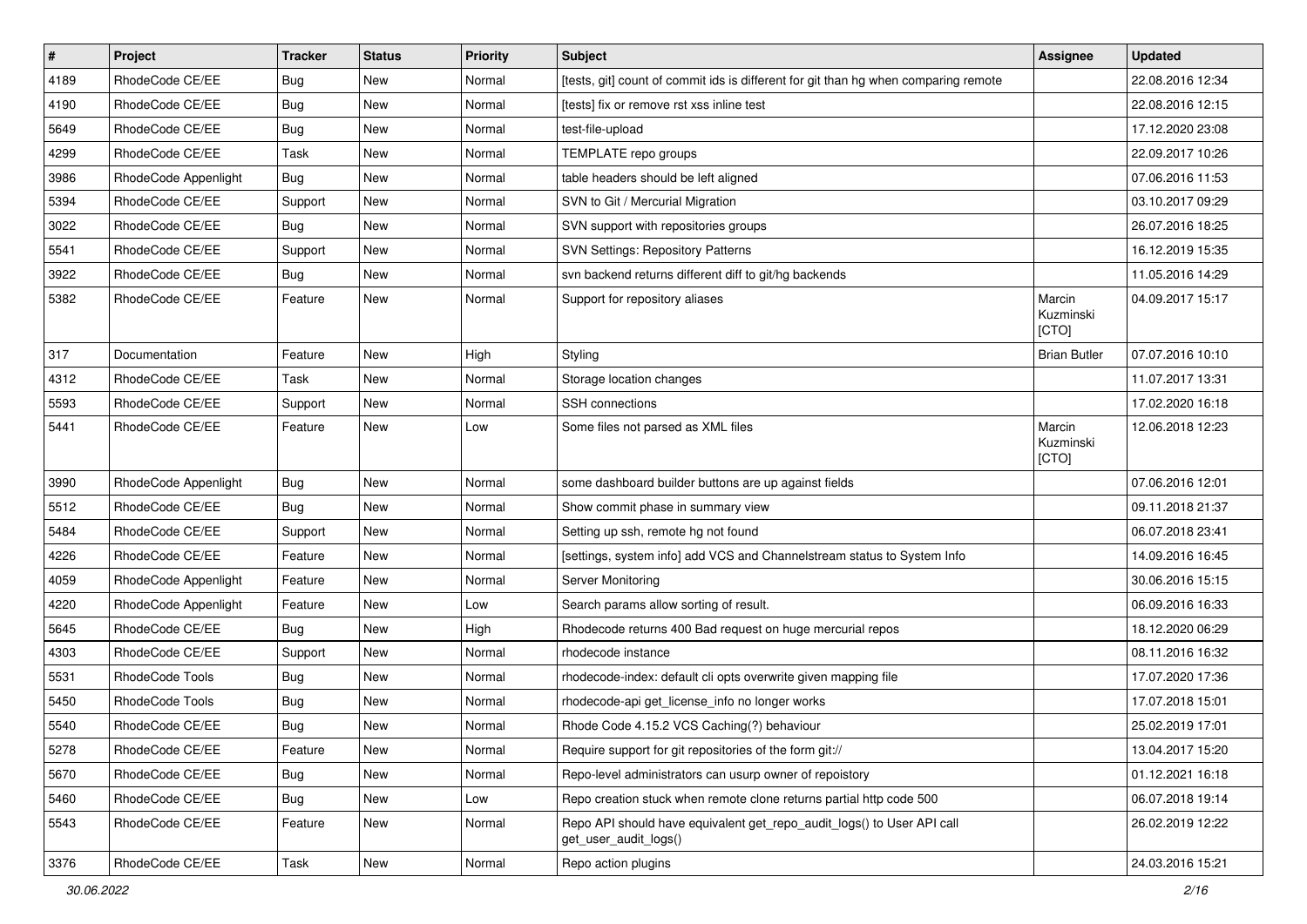| $\sharp$ | <b>Project</b>       | <b>Tracker</b> | <b>Status</b> | <b>Priority</b> | <b>Subject</b>                                                                                              | Assignee                     | <b>Updated</b>   |
|----------|----------------------|----------------|---------------|-----------------|-------------------------------------------------------------------------------------------------------------|------------------------------|------------------|
| 4060     | RhodeCode Appenlight | Feature        | New           | Normal          | Replayable requests                                                                                         |                              | 30.06.2016 15:15 |
| 5509     | RhodeCode CE/EE      | <b>Bug</b>     | <b>New</b>    | Normal          | Remove `!important attributes` from UI elements                                                             |                              | 07.12.2018 07:40 |
| 5570     | RhodeCode CE/EE      | Bug            | New           | Normal          | Remap repositories always fail in RhodeCode community                                                       |                              | 04.10.2019 14:50 |
| 4052     | RhodeCode Appenlight | Task           | New           | Normal          | release fixes                                                                                               | Marcin Lulek                 | 29.06.2016 12:14 |
| 5664     | RhodeCode CE/EE      | Bug            | <b>New</b>    | Normal          | Regression: When assigning permissions, cannot see own group in auto-complete<br>without special conditions |                              | 29.07.2021 10:49 |
| 3092     | Documentation        | Task           | <b>New</b>    | Normal          | [RCE, ini] - doc available settings + check tender with Gemalto hacks                                       | <b>Brian Butler</b>          | 01.07.2016 14:15 |
| 5501     | RhodeCode Control    | Bug            | New           | Normal          | rccontrol throwing rccontrol.lib.exceptions.SupervisorFailedToStart                                         |                              | 19.05.2022 19:32 |
| 5494     | RhodeCode CE/EE      | Bug            | <b>New</b>    | Normal          | rccontrol's python package management causes slow VCS SSH                                                   |                              | 02.04.2019 11:56 |
| 5590     | RhodeCode CE/EE      | Bug            | New           | Normal          | Pull Request creation takes 2 minutes                                                                       |                              | 28.05.2020 20:48 |
| 5628     | Documentation        | Bug            | New           | Normal          | Problems with SSH Connection docs                                                                           |                              | 06.05.2022 21:14 |
| 5271     | RhodeCode CE/EE      | Feature        | <b>New</b>    | Normal          | Private comments                                                                                            |                              | 07.04.2017 12:01 |
| 5644     | RhodeCode CE/EE      | Bug            | <b>New</b>    | Normal          | PR inks to comments not working if files are collapsed                                                      |                              | 02.12.2020 10:42 |
| 4234     | RhodeCode CE/EE      | Task           | New           | Normal          | prepare and test RhodeCode VM image for AWS                                                                 | <b>Marcin Lulek</b>          | 11.07.2017 13:32 |
| 5552     | RhodeCode CE/EE      | Feature        | New           | High            | PR dependency across repos                                                                                  |                              | 22.06.2019 01:15 |
| 5677     | RhodeCode CE/EE      | Support        | New           | Normal          | PR cross merge                                                                                              |                              | 28.01.2022 16:59 |
| 5347     | Documentation        | Bug            | New           | Normal          | Post Install steps should include Apache or Nginx setup.                                                    |                              | 06.07.2017 10:23 |
| 3250     | RhodeCode CE/EE      | Bug            | New           | Normal          | Posting a comment message is very slow !                                                                    |                              | 17.03.2016 12:57 |
| 659      | Documentation        | Feature        | <b>New</b>    | Normal          | Peer to Peer Failover                                                                                       | <b>Brian Butler</b>          | 01.07.2016 14:15 |
| 4056     | RhodeCode Appenlight | Feature        | New           | Normal          | Optionally allow to filter graphs per machine in dashboard                                                  |                              | 30.06.2016 15:12 |
| 3615     | RhodeCode CE/EE      | Bug            | New           | Low             | (OperationalError) too many SQL variables on admin journal page                                             |                              | 06.05.2016 11:45 |
| 3923     | RhodeCode CE/EE      | Bug            | New           | Normal          | odd exception on running internal-code                                                                      |                              | 09.08.2016 10:54 |
| 3484     | RhodeCode CE/EE      | Task           | New           | Normal          | oauth: reduce required permissions for 3rd party                                                            |                              | 13.04.2016 12:33 |
| 3483     | RhodeCode CE/EE      | Bug            | New           | Normal          | oauth: disable 3rd party registration if RhodeCode registration is disabled                                 | Marcin<br>Kuzminski<br>[CTO] | 13.04.2016 12:13 |
| 5511     | RhodeCode CE/EE      | Feature        | New           | Normal          | New feature to synchronize the fork with the remote repo from the summary page                              |                              | 13.11.2018 01:23 |
| 4057     | RhodeCode Appenlight | Feature        | New           | Normal          | Negation option for search filter                                                                           |                              | 30.06.2016 15:12 |
| 3261     | RhodeCode CE/EE      | Task           | <b>New</b>    | Normal          | mousetrap.js bump to latest 1.5.X version                                                                   |                              | 17.03.2016 12:52 |
| 5632     | RhodeCode CE/EE      | Bug            | <b>New</b>    | Normal          | Missing Parent Folder for Personal Repo lacks proper handling                                               |                              | 03.08.2020 07:56 |
| 5545     | RhodeCode CE/EE      | Bug            | New           | Normal          | Merge commit to contain the username/reponame of the origin                                                 |                              | 28.02.2019 13:46 |
| 5586     | RhodeCode CE/EE      | Feature        | <b>New</b>    | Normal          | @mention should be a link                                                                                   |                              | 29.01.2020 11:46 |
| 5551     | Documentation        | <b>Bug</b>     | <b>New</b>    | Normal          | Mention Large File and LFS in the Backup page                                                               |                              | 21.04.2019 20:58 |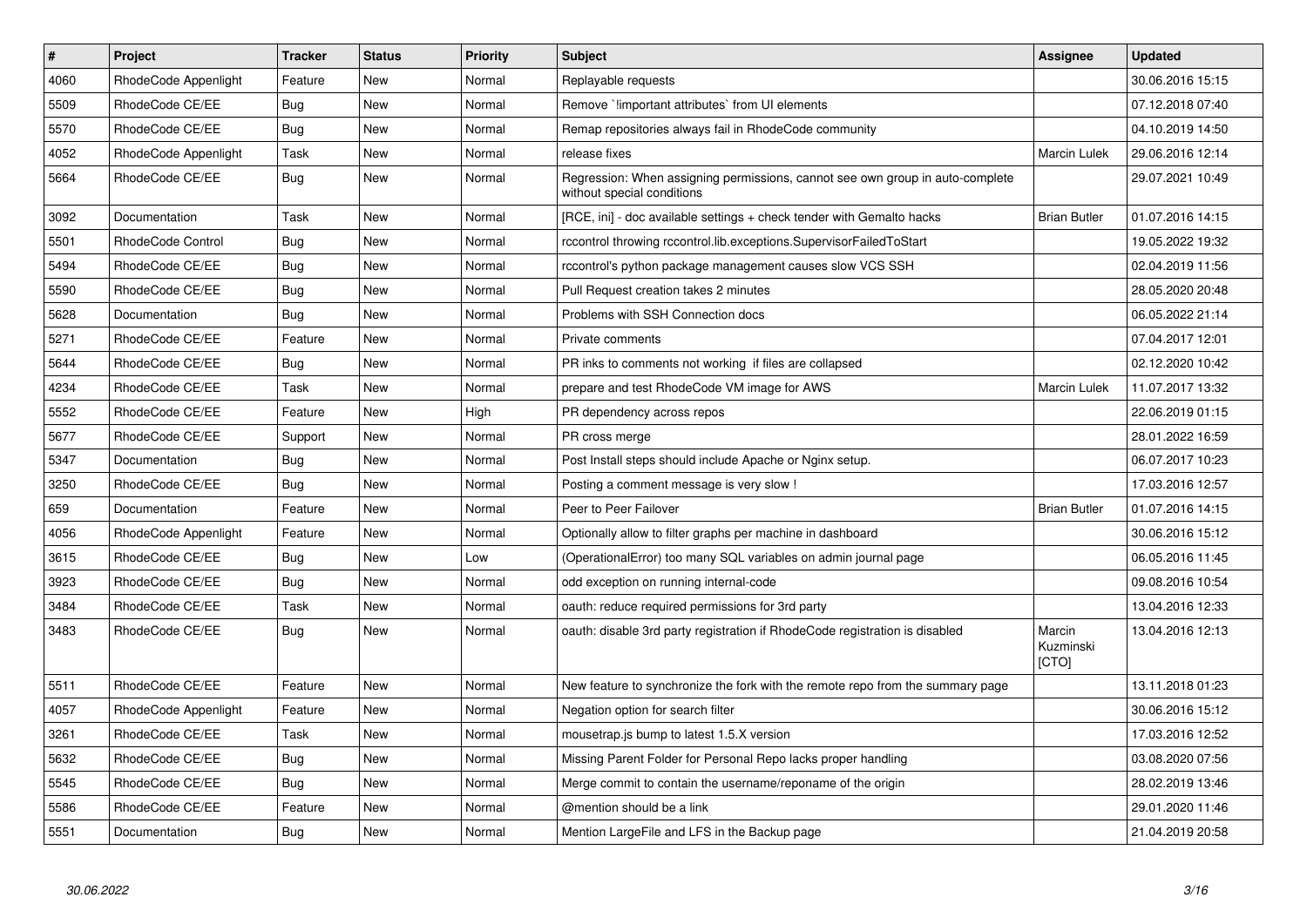| $\sharp$ | <b>Project</b>    | Tracker    | <b>Status</b> | <b>Priority</b> | <b>Subject</b>                                                                                           | <b>Assignee</b>              | <b>Updated</b>   |
|----------|-------------------|------------|---------------|-----------------|----------------------------------------------------------------------------------------------------------|------------------------------|------------------|
| 4000     | RhodeCode CE/EE   | Feature    | New           | Normal          | Make compare more functional                                                                             | Marcin<br>Kuzminski<br>[CTO] | 18.11.2017 19:11 |
| 5495     | RhodeCode CE/EE   | Support    | New           | Normal          | Idap to crowd users groups sync source                                                                   |                              | 10.09.2018 22:09 |
| 3332     | RhodeCode CE/EE   | Support    | New           | Normal          | LDAP settings page: Add button "test connection"                                                         |                              | 17.03.2016 10:23 |
| 5256     | RhodeCode CE/EE   | Feature    | New           | Normal          | Last repository access time.                                                                             |                              | 23.03.2017 16:34 |
| 5439     | Documentation     | <b>Bug</b> | New           | Low             | JIRA Integration description: Wrong sample link                                                          |                              | 14.02.2018 14:25 |
| 5200     | RhodeCode CE/EE   | Task       | New           | Normal          | investigate search improvements                                                                          |                              | 16.12.2019 16:04 |
| 5538     | RhodeCode CE/EE   | <b>Bug</b> | New           | Normal          | internal server error (UnicodeDecodeError) during rhodecode-index request                                |                              | 20.02.2019 14:43 |
| 4285     | RhodeCode CE/EE   | <b>Bug</b> | New           | Normal          | Intermittent error while trying to create or fork a repository                                           |                              | 17.10.2016 22:42 |
| 687      | Documentation     | Feature    | New           | Normal          | [Integraton ]- Elastic search integration                                                                | <b>Brian Butler</b>          | 01.07.2016 14:15 |
| 4157     | RhodeCode CE/EE   | Feature    | New           | Normal          | [integrations] Integrate with industry standard SW development tools                                     | Daniel D                     | 08.08.2016 12:55 |
| 5406     | RhodeCode CE/EE   | Bug        | New           | Normal          | <b>Installer Fails</b>                                                                                   |                              | 01.12.2017 11:52 |
| 5248     | Documentation     | <b>Bug</b> | New           | Normal          | Installation of rhodecode-tools                                                                          |                              | 16.03.2017 16:35 |
| 5630     | RhodeCode CE/EE   | Bug        | New           | Normal          | Inline comments do not follow the line of code                                                           |                              | 21.07.2020 11:25 |
| 5548     | RhodeCode CE/EE   | Feature    | New           | Normal          | Initial Search API                                                                                       | Peter Colledge               | 07.07.2019 22:21 |
| 5680     | RhodeCode CE/EE   | Bug        | New           | High            | Inconsistent timezone display                                                                            |                              | 20.04.2022 14:15 |
| 5535     | RhodeCode Control | <b>Bug</b> | New           | Normal          | improper rollback on upgrade failure                                                                     |                              | 09.02.2019 21:12 |
| 5627     | Documentation     | <b>Bug</b> | New           | Normal          | Immediate re-run of rhodecode-index throws warnings on some repos (and suggests<br>rebuild from scratch) |                              | 02.07.2020 19:41 |
| 5255     | RhodeCode CE/EE   | Support    | New           | Normal          | I can't access issues created by me from mail                                                            |                              | 04.04.2017 11:28 |
| 5500     | RhodeCode CE/EE   | Bug        | New           | Normal          | How to enable/set "RC_SKIP_HOOKS" to disable svn hooks?                                                  |                              | 02.10.2018 07:45 |
| 5497     | RhodeCode CE/EE   | Support    | New           | Normal          | hg push hangs                                                                                            |                              | 30.08.2018 22:15 |
| 5595     | RhodeCode CE/EE   | Feature    | New           | Normal          | Group code review mail notification                                                                      |                              | 03.03.2020 10:17 |
| 5257     | RhodeCode CE/EE   | Bug        | New           | Normal          | Git repository with big binary file provokes error and strange behavior/memory leak<br>of RH.            | Marcin<br>Kuzminski<br>[CTO] | 23.03.2017 22:02 |
| 5618     | RhodeCode CE/EE   | Support    | New           | Normal          | Getting HTTP 502 Bad Gateway when trying to push (or clone) on a slow network                            |                              | 27.05.2020 21:56 |
| 5662     | RhodeCode CE/EE   | Bug        | New           | Normal          | Full text search not working due to crash in whoosh                                                      |                              | 07.06.2022 08:31 |
| 4109     | RhodeCode CE/EE   | <b>Bug</b> | New           | Normal          | [files] The "switch to commit" widget is broken after using browser back button                          |                              | 17.04.2018 21:50 |
| 4045     | RhodeCode CE/EE   | Task       | New           | Normal          | File permissions                                                                                         |                              | 17.04.2018 21:49 |
| 5625     | Documentation     | <b>Bug</b> | New           | Normal          | Feedback on RhodeCode Full-text search docs                                                              |                              | 02.07.2020 19:22 |
| 5613     | RhodeCode CE/EE   | Feature    | New           | Low             | Feature Request: Issue tracker link in new tab/window                                                    |                              | 03.10.2021 23:25 |
| 5503     | RhodeCode CE/EE   | Support    | New           | Normal          | failed to upgrade to 4.13.3                                                                              |                              | 06.11.2018 18:28 |
| 3377     | RhodeCode CE/EE   | Task       | New           | Normal          | extra fields types extensions                                                                            |                              | 24.03.2016 15:23 |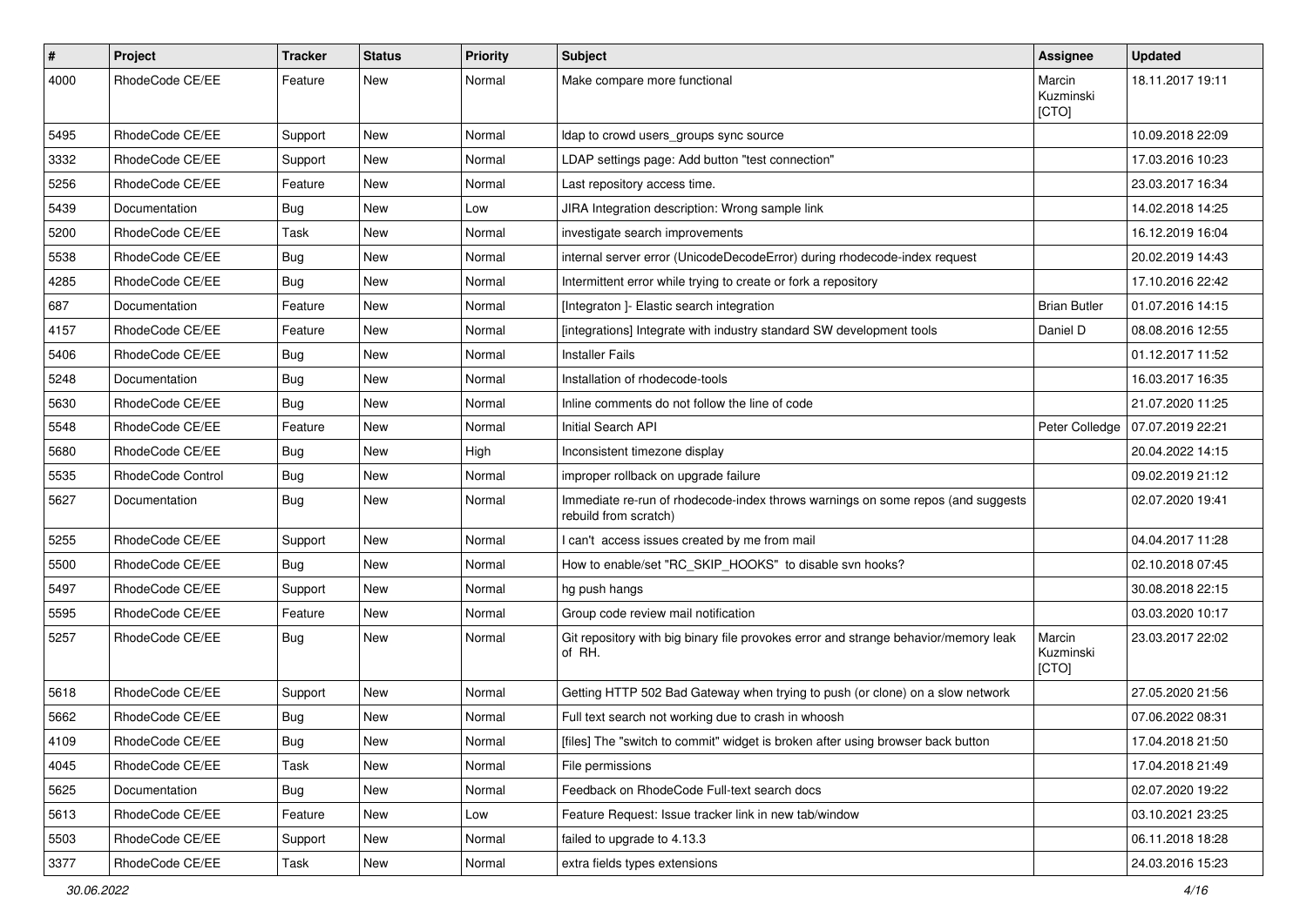| $\pmb{\#}$ | Project              | <b>Tracker</b> | <b>Status</b> | Priority | Subject                                                                                                            | Assignee                     | <b>Updated</b>   |
|------------|----------------------|----------------|---------------|----------|--------------------------------------------------------------------------------------------------------------------|------------------------------|------------------|
| 5534       | RhodeCode Control    | Feature        | <b>New</b>    | Normal   | extract/preload subcommand                                                                                         |                              | 14.02.2019 14:45 |
| 5653       | RhodeCode CE/EE      | Feature        | <b>New</b>    | Normal   | Extend SSH clone to support cloning by repo id.                                                                    | Marcin<br>Kuzminski<br>[CTO] | 17.02.2021 12:58 |
| 3472       | RhodeCode CE/EE      | Feature        | <b>New</b>    | Normal   | Expose unified hooks that can be used in SSH backend                                                               |                              | 14.04.2016 17:54 |
| 3486       | RhodeCode CE/EE      | Feature        | New           | Normal   | expose origin of permission in perm dict for users                                                                 |                              | 06.06.2016 10:54 |
| 5553       | RhodeCode CE/EE      | Bug            | <b>New</b>    | Normal   | Exceptions Tracker - Exception ID: 140095575901360 after upgrade to the lastes<br>version                          | Thierry<br>Wynsdau           | 10.07.2019 10:33 |
| 682        | Documentation        | Task           | <b>New</b>    | Normal   | Error Msg guide                                                                                                    | <b>Brian Butler</b>          | 01.07.2016 14:15 |
| 5657       | RhodeCode CE/EE      | <b>Bug</b>     | <b>New</b>    | Normal   | Error in maintenance page                                                                                          |                              | 30.03.2021 15:09 |
| 5499       | RhodeCode CE/EE      | Support        | New           | Normal   | ERROR [celery.worker.consumer.consumer] consumer: Cannot connect                                                   |                              | 11.09.2018 08:39 |
| 4213       | RhodeCode CE/EE      | Feature        | New           | High     | Embed PostgreSQL database                                                                                          | Marcin<br>Kuzminski<br>[CTO] | 03.09.2016 23:45 |
| 4116       | RhodeCode CE/EE      | Bug            | New           | High     | [ee] Starting EE or running paster commands like setup-rhodecode does not work<br>without setting LC_ALL properly. |                              | 18.08.2016 21:03 |
| 4074       | RhodeCode CE/EE      | Feature        | <b>New</b>    | Normal   | Edit review comment                                                                                                | Bartłomiej<br>Wołyńczyk      | 17.04.2018 21:51 |
| 3994       | RhodeCode Appenlight | <b>Bug</b>     | <b>New</b>    | Normal   | during setup, user is given option to make admin account even if one does not exist                                |                              | 08.06.2016 12:44 |
| 3351       | RhodeCode CE/EE      | Bug            | <b>New</b>    | Normal   | Duplicate IP whitelist entry shows error flash                                                                     |                              | 21.03.2016 15:54 |
| 3382       | RhodeCode CE/EE      | Bug            | <b>New</b>    | Normal   | download superrepo with subrepos                                                                                   |                              | 25.03.2016 01:30 |
| 5591       | Documentation        | Support        | New           | Normal   | documentation typo                                                                                                 |                              | 04.02.2020 19:43 |
| 5237       | Documentation        | Support        | New           | Normal   | documentation for DR                                                                                               |                              | 06.03.2017 23:34 |
| 5529       | Documentation        | Support        | <b>New</b>    | Normal   | Documentation does not detail watched repositories                                                                 |                              | 07.02.2019 00:16 |
| 4669       | RhodeCode CE/EE      | Task           | <b>New</b>    | Normal   | disable pytest sugar on nix-build                                                                                  |                              | 01.12.2016 12:52 |
| 5629       | RhodeCode CE/EE      | <b>Bug</b>     | <b>New</b>    | Normal   | Diff truncated on small files                                                                                      |                              | 21.07.2020 08:58 |
| 3440       | RhodeCode CE/EE      | Feature        | New           | Normal   | [design, ux] mock-up user interface for adding a branch/bookmark                                                   |                              | 05.04.2016 09:21 |
| 5679       | RhodeCode CE/EE      | Bug            | <b>New</b>    | Normal   | Data directory continues to grow until it fills disk partition                                                     |                              | 25.04.2022 11:42 |
| 5496       | RhodeCode CE/EE      | Support        | <b>New</b>    | Normal   | database migration 4.11.6 mysql to 4.12.4 postgres                                                                 |                              | 27.08.2018 21:17 |
| 3333       | RhodeCode Tools      | Task           | New           | Normal   | Create rhodecode-tools backup command for backup of RhodeCode Enterprise                                           |                              | 17.03.2016 12:43 |
| 5462       | RhodeCode CE/EE      | <b>Bug</b>     | New           | Normal   | create repo api fails with celery enabled                                                                          |                              | 10.07.2018 17:49 |
| 4064       | RhodeCode Appenlight | Feature        | New           | Normal   | Create a multiple action feature for Reports and Logs lists                                                        |                              | 30.06.2016 15:18 |
| 5612       | RhodeCode CE/EE      | Bug            | New           | Low      | CPU cores getting maxed out by VCSServer on Repository Size request                                                |                              | 03.10.2021 23:25 |
| 4222       | RhodeCode CE/EE      | Feature        | New           | Normal   | Configurable detection of READMEs                                                                                  |                              | 09.09.2016 10:05 |
| 5371       | RhodeCode CE/EE      | Bug            | New           | Normal   | Comment times in Pull Requests are off by 1 day                                                                    |                              | 10.04.2018 15:11 |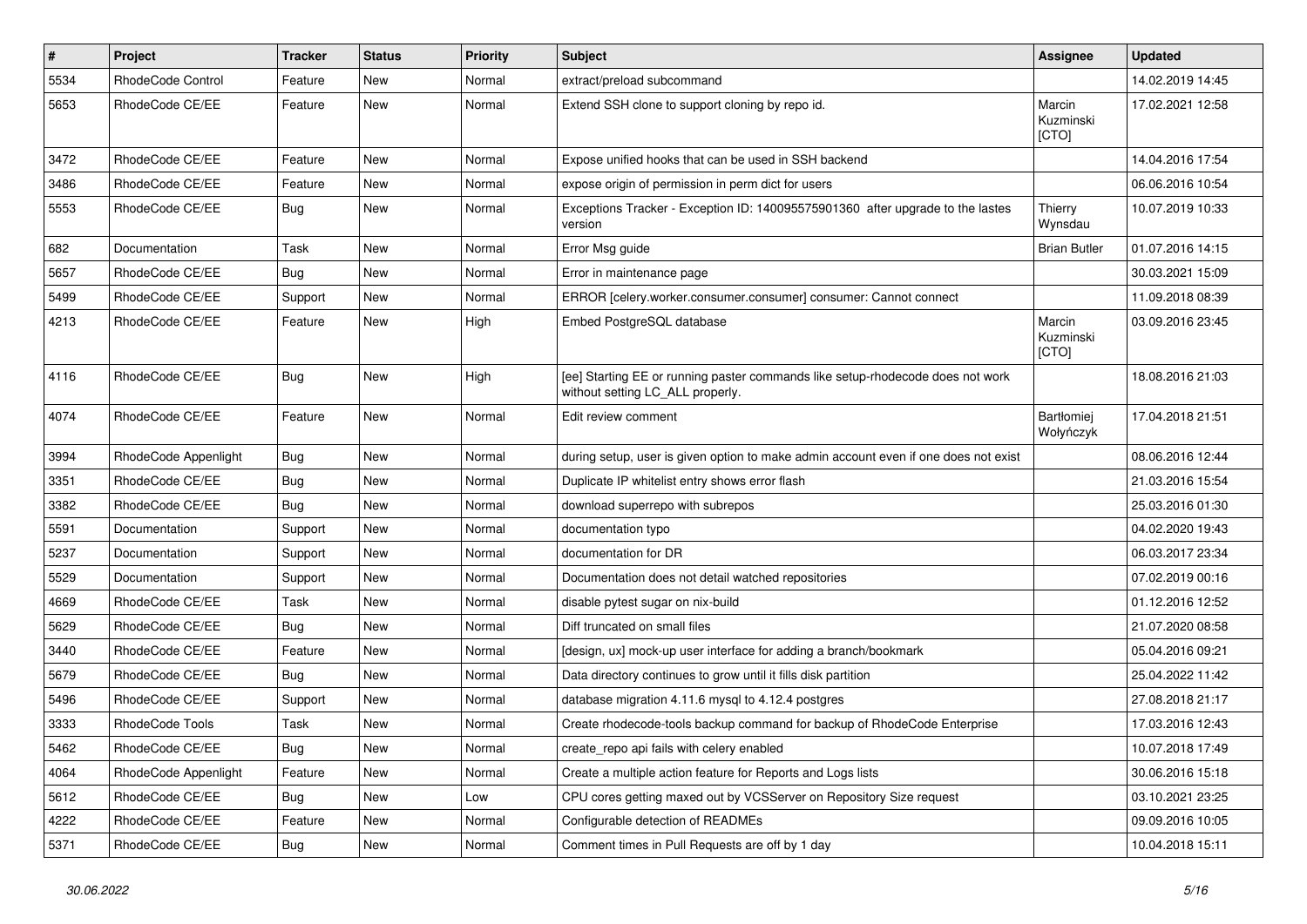| $\pmb{\#}$ | Project              | <b>Tracker</b> | <b>Status</b> | <b>Priority</b> | Subject                                                                                      | <b>Assignee</b>         | <b>Updated</b>   |
|------------|----------------------|----------------|---------------|-----------------|----------------------------------------------------------------------------------------------|-------------------------|------------------|
| 5270       | RhodeCode CE/EE      | Task           | New           | Normal          | Comments updates                                                                             | Bartłomiej<br>Wołyńczyk | 17.04.2018 21:51 |
| 5273       | RhodeCode CE/EE      | Feature        | <b>New</b>    | Normal          | Comment status                                                                               |                         | 07.04.2017 13:10 |
| 148        | RhodeCode CE/EE      | Feature        | New           | Normal          | [comments] Add per file and multiline comments in a changeset                                |                         | 25.05.2016 10:20 |
| 5654       | RhodeCode CE/EE      | Bug            | New           | Normal          | Comment formatting broken when containing @ in a code block                                  |                         | 24.02.2021 12:10 |
| 5637       | RhodeCode CE/EE      | Feature        | New           | Normal          | Clone URL templates - add per repository/namespace                                           |                         | 29.10.2020 09:38 |
| 5468       | RhodeCode CE/EE      | Support        | New           | Normal          | Check logic for updating last commit for repository groups                                   |                         | 30.08.2018 09:47 |
| 5631       | RhodeCode CE/EE      | Feature        | New           | Normal          | Change target of PR                                                                          |                         | 31.07.2020 17:05 |
| 5600       | RhodeCode CE/EE      | Feature        | New           | Normal          | Change default repository landing page                                                       |                         | 27.01.2021 01:04 |
| 3956       | RhodeCode CE/EE      | Bug            | <b>New</b>    | Normal          | [ce] - svn commit with all 'None' properties (author, message, etc.)                         |                         | 23.05.2016 17:22 |
| 4120       | RhodeCode CE/EE      | Task           | New           | Normal          | [ce] replace get_repo_nodes api                                                              | Daniel D                | 17.04.2018 21:49 |
| 3963       | RhodeCode CE/EE      | Bug            | New           | Normal          | [ce] Getting a newly added repo via remap/rescan via api gives no data                       |                         | 27.05.2016 05:02 |
| 4246       | RhodeCode CE/EE      | Task           | New           | Normal          | [ce, ee, vcs, git] add tests for annotated git tags                                          | Daniel D                | 13.02.2018 18:03 |
| 4256       | RhodeCode CE/EE      | Bug            | New           | Normal          | [ce, ee, ux] Source code highlight colors conflict with red/green inserted/deleted<br>blocks | Daniel D                | 03.10.2016 05:00 |
| 4154       | RhodeCode CE/EE      | Bug            | New           | Low             | [ce, ee] user register via github captcha                                                    |                         | 05.08.2016 22:51 |
| 4208       | RhodeCode CE/EE      | Bug            | New           | Normal          | [ce, ee] test errors get hidden by error page                                                | Daniel D                | 14.09.2016 12:00 |
| 4179       | RhodeCode CE/EE      | Task           | New           | Normal          | [ce, ee] refine perms summary list                                                           | Daniel D                | 14.09.2016 12:09 |
| 4232       | RhodeCode CE/EE      | Feature        | New           | Normal          | [ce, ee, pr, compare] redo diffs, support side by side diffs, html diffs                     | Daniel D                | 25.10.2016 15:40 |
| 4040       | RhodeCode CE/EE      | Bug            | New           | Low             | [ce, ee] logout when logged out causes 403 Cross-site request forgery detected               |                         | 23.06.2016 13:40 |
| 4197       | RhodeCode CE/EE      | Task           | New           | Normal          | [ce, ee] get list of users with their permissions to a repository                            | Daniel D                | 22.09.2017 10:30 |
| 4147       | RhodeCode CE/EE      | Task           | New           | Normal          | [ce, ee, docs] Events documentation                                                          | Daniel D                | 15.08.2016 12:33 |
| 4289       | RhodeCode CE/EE      | Task           | New           | Low             | [ce, ee] clean up pygments lexer functions + handling                                        | Daniel D                | 21.10.2016 14:44 |
| 4163       | RhodeCode CE/EE      | Task           | New           | Normal          | [ce, ee] celery refactor + upgrade                                                           |                         | 15.08.2016 12:32 |
| 5524       | RhodeCode CE/EE      | Bug            | New           | High            | Cannot log into RhodeCode anymore                                                            |                         | 15.01.2019 17:08 |
| 5504       | RhodeCode CE/EE      | Feature        | New           | Normal          | Buttons to copy commit hash and to expand the commit message in the repo<br>summary view     |                         | 26.10.2018 00:59 |
| 2944       | RhodeCode CE/EE      | Task           | <b>New</b>    | Normal          | Bump gunicorn to 19.4 version                                                                |                         | 17.03.2016 12:58 |
| 2882       | RhodeCode CE/EE      | Feature        | New           | Normal          | Bulk comment submit                                                                          |                         | 17.03.2016 17:50 |
| 5342       | RhodeCode Appenlight | Bug            | <b>New</b>    | Low             | Broken link [Applications Modify application]                                                |                         | 21.06.2017 21:21 |
| 4272       | RhodeCode CE/EE      | Feature        | New           | Normal          | Better SPAM protection                                                                       |                         | 12.10.2016 11:14 |
| 4252       | RhodeCode CE/EE      | Support        | New           | Normal          | Backup & Recovery                                                                            |                         | 07.10.2016 19:47 |
| 4062       | RhodeCode Appenlight | Feature        | New           | Normal          | A way to see browser breakdown for an error                                                  |                         | 30.06.2016 15:16 |
| 3362       | RhodeCode CE/EE      | Task           | New           | Normal          | auth-plugins, indicate visually that plugin is turned on but NOT enabled                     |                         | 22.03.2016 19:03 |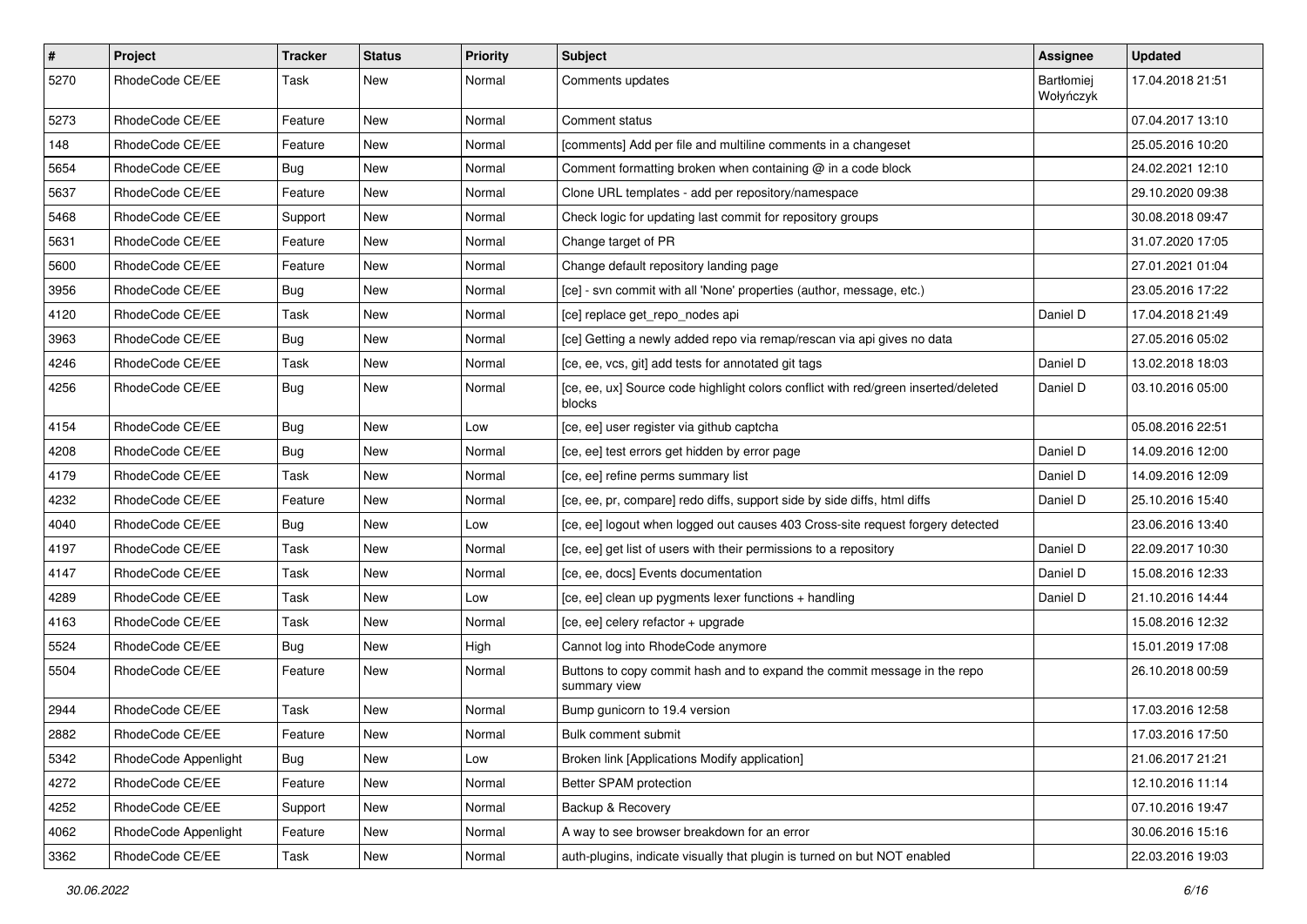| $\vert$ # | Project                  | Tracker    | <b>Status</b> | Priority | <b>Subject</b>                                                                                                                                                                       | <b>Assignee</b>     | <b>Updated</b>   |
|-----------|--------------------------|------------|---------------|----------|--------------------------------------------------------------------------------------------------------------------------------------------------------------------------------------|---------------------|------------------|
| 3334      | RhodeCode CE/EE          | <b>Bug</b> | New           | Normal   | Attempt to edit .coveragerc through the online file editor                                                                                                                           |                     | 17.03.2016 13:49 |
| 5510      | RhodeCode CE/EE          | Bug        | New           | High     | AssertionError: unexpected parameters: user_agent & hook_type                                                                                                                        |                     | 31.07.2021 11:14 |
| 4017      | RhodeCode Appenlight     | Feature    | New           | Low      | application logos need help                                                                                                                                                          |                     | 14.06.2016 11:52 |
| 3093      | Documentation            | Task       | New           | Normal   | [API] - update hg/git update pr API. Auto updates PR on push                                                                                                                         | <b>Brian Butler</b> | 01.07.2016 14:15 |
| 4301      | RhodeCode CE/EE          | Feature    | New           | Normal   | [API] toggle force_password_reset in api for Idap users                                                                                                                              |                     | 28.10.2016 15:43 |
| 5527      | RhodeCode CE/EE          | Support    | New           | Normal   | API: expose human readable failure reason                                                                                                                                            |                     | 30.01.2019 17:43 |
| 3260      | RhodeCode CE/EE          | Task       | New           | Normal   | api: expose get repo node method                                                                                                                                                     |                     | 17.03.2016 12:56 |
| 4290      | RhodeCode CE/EE          | Task       | New           | Normal   | Allow to transplant the review status to merged commits                                                                                                                              |                     | 17.04.2018 21:50 |
| 3373      | RhodeCode CE/EE          | Feature    | New           | Normal   | Allow to create Bookmarks and Branches from UI                                                                                                                                       |                     | 05.04.2016 09:21 |
| 3364      | RhodeCode CE/EE          | Support    | New           | High     | Allow Specifying the Commit Message for Pull Request Merges                                                                                                                          |                     | 17.04.2018 21:51 |
| 5617      | RhodeCode CE/EE          | Feature    | New           | Normal   | Allow PRs to non-head bookmarks                                                                                                                                                      |                     | 20.05.2020 12:25 |
| 4071      | RhodeCode Appenlight     | Feature    | New           | Normal   | Allow for easy out-out of assigned permissions                                                                                                                                       |                     | 05.07.2016 10:14 |
| 5556      | RhodeCode CE/EE          | Bug        | <b>New</b>    | Normal   | After upgrade RhodeCode Enterprise, pull request via API adds repo owner as<br>default reviewer                                                                                      |                     | 01.01.2020 13:09 |
| 5410      | RhodeCode CE/EE          | Bug        | New           | Normal   | After converting to CE, we get the following error when trying to view some repos in<br>the UI: "UnicodeDecodeError: 'ascii' codec can't decode byte" (full error in<br>Description) |                     | 25.01.2018 20:45 |
| 3987      | RhodeCode Appenlight     | Bug        | <b>New</b>    | Normal   | adjust footer so it's consistent with the website footer                                                                                                                             |                     | 15.06.2016 10:20 |
| 5582      | <b>RhodeCode Control</b> | Feature    | New           | Normal   | Add the version number of a PR in the HTTP API                                                                                                                                       |                     | 15.01.2020 10:45 |
| 5405      | RhodeCode CE/EE          | <b>Bug</b> | New           | Normal   | Add repository from UI leads to HTTP/404                                                                                                                                             |                     | 28.11.2017 11:39 |
| 4063      | RhodeCode Appenlight     | Feature    | New           | Normal   | add option to specify custom value in dashboard select                                                                                                                               |                     | 30.06.2016 15:17 |
| 3979      | RhodeCode CE/EE          | Feature    | New           | Normal   | Add kanban board                                                                                                                                                                     |                     | 05.06.2016 21:20 |
| 5641      | RhodeCode CE/EE          | Feature    | New           | Normal   | "Add draft" / (x) button usability                                                                                                                                                   |                     | 30.11.2020 20:53 |
| 4182      | RhodeCode CE/EE          | Feature    | New           | Normal   | add direct link from notification to corresponding PR                                                                                                                                |                     | 19.08.2016 12:35 |
| 4191      | RhodeCode CE/EE          | Feature    | New           | Normal   | Add custom Image logo option to header                                                                                                                                               |                     | 22.08.2016 14:49 |
| 5638      | RhodeCode CE/EE          | Feature    | New           | Normal   | Add "Copy full url path" button                                                                                                                                                      |                     | 05.02.2021 20:23 |
| 3980      | RhodeCode CE/EE          | Feature    | New           | Normal   | Add CI engine                                                                                                                                                                        |                     | 05.06.2016 21:32 |
| 3978      | RhodeCode CE/EE          | Feature    | New           | Normal   | Add bug tracker                                                                                                                                                                      |                     | 05.06.2016 21:20 |
| 5404      | RhodeCode CE/EE          | Task       | New           | Normal   | Add an option to detach review rules when deleting an user                                                                                                                           |                     | 22.11.2017 11:23 |
| 1457      | RhodeCode CE/EE          | Feature    | New           | Normal   | add allow permissions inheritance on repo groups                                                                                                                                     |                     | 22.09.2017 10:27 |
| 5289      | RhodeCode CE/EE          | Feature    | New           | High     | Ability to Upload/Replace a file using the UI                                                                                                                                        |                     | 22.09.2017 10:29 |
| 5218      | RhodeCode CE/EE          | Bug        | New           | Normal   | 500 when forking repository, when using special chars in password.                                                                                                                   |                     | 19.02.2017 21:46 |
| 5550      | RhodeCode CE/EE          | <b>Bug</b> | New           | Normal   | 500 Internal Server Error   The server has either erred or is incapable of performing<br>the requested operation.                                                                    |                     | 18.04.2019 17:12 |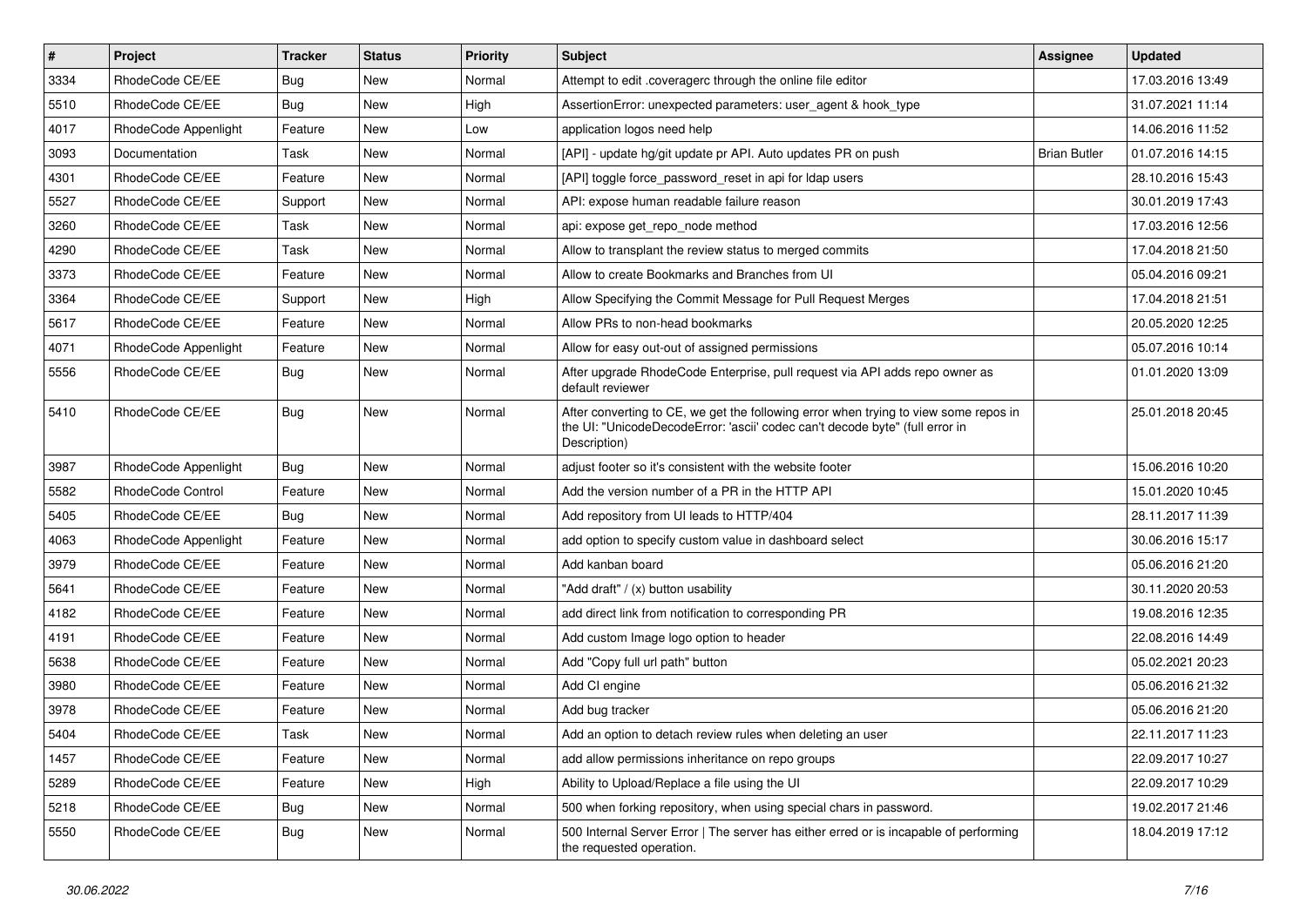| $\#$ | Project           | <b>Tracker</b> | <b>Status</b> | <b>Priority</b> | <b>Subject</b>                                                                                                                    | <b>Assignee</b>              | <b>Updated</b>   |
|------|-------------------|----------------|---------------|-----------------|-----------------------------------------------------------------------------------------------------------------------------------|------------------------------|------------------|
| 5639 | RhodeCode CE/EE   | Support        | New           | High            | 500 Internal Server Error   The server has either erred  after importing Database<br>from backup                                  |                              | 22.11.2020 09:15 |
| 5227 | RhodeCode CE/EE   | <b>Bug</b>     | New           | Normal          | 400 during a svn checkout, file with special chars                                                                                |                              | 23.02.2017 17:43 |
| 5316 | RhodeCode CE/EE   | Feature        | In Progress   | Normal          | UI should provide checkout URL for a SVN path                                                                                     |                              | 06.11.2017 21:59 |
| 5533 | RhodeCode Control | Feature        | In Progress   | Normal          | Support busybox tar                                                                                                               |                              | 09.02.2019 22:09 |
| 3967 | RhodeCode CE/EE   | Support        | In Progress   | Normal          | Server 500 error                                                                                                                  |                              | 11.08.2016 13:39 |
| 3504 | RhodeCode CE/EE   | Task           | In Progress   | Normal          | [routing] Move static assets under a common prefix                                                                                |                              | 19.07.2016 12:27 |
| 3372 | RhodeCode CE/EE   | Bug            | In Progress   | High            | [Idap, groups] Customer gets an empty list of groups                                                                              | Mikhail<br>Chernykh          | 08.06.2016 11:32 |
| 5399 | RhodeCode CE/EE   | Bug            | In Progress   | High            | Issues with Git LFS integration                                                                                                   |                              | 07.07.2019 22:21 |
| 4193 | RhodeCode CE/EE   | Feature        | In Progress   | Normal          | Improve Filter Functionality in the Change Log                                                                                    | Marcin<br>Kuzminski<br>[CTO] | 22.09.2017 10:25 |
| 4035 | RhodeCode CE/EE   | Bug            | In Progress   | Normal          | failed to create whoosh index                                                                                                     | Marcin<br>Kuzminski<br>[CTO] | 06.07.2016 00:04 |
| 4110 | RhodeCode CE/EE   | Bug            | In Progress   | Normal          | [ce, ee] repos can be named _admin, _static                                                                                       | Daniel D                     | 20.07.2016 19:51 |
| 5518 | RhodeCode CE/EE   | Bug            | Resolved      | Normal          | Zero-sized files in /rhodecode/config/rcextensions/examples                                                                       |                              | 21.01.2020 02:18 |
| 5573 | RhodeCode CE/EE   | Bug            | Resolved      | Normal          | Wrong notification Base Url for Email-Integrations                                                                                |                              | 16.01.2020 08:53 |
| 5210 | RhodeCode CE/EE   | Bug            | Resolved      | Normal          | webook problems                                                                                                                   |                              | 13.02.2017 19:43 |
| 5412 | RhodeCode CE/EE   | Bug            | Resolved      | Normal          | Webhook for "pullrequest commented" event returns incomplete data                                                                 |                              | 27.02.2018 18:00 |
| 4247 | RhodeCode CE/EE   | Bug            | Resolved      | Normal          | [vcs] Using current time as timestamp during archive creating leads to changing<br>hashes                                         | Martin<br>Bornhold           | 28.09.2016 12:07 |
| 5522 | RhodeCode CE/EE   | Bug            | Resolved      | Low             | vcsserver fails when url contains extra "/"                                                                                       |                              | 28.02.2019 13:52 |
| 4227 | RhodeCode CE/EE   | Support        | Resolved      | Normal          | VBScript files detected as text/plain - no syntax highlighting                                                                    |                              | 14.09.2016 22:38 |
| 5266 | RhodeCode CE/EE   | Bug            | Resolved      | Normal          | Validate if changes in target branches get's propagated on Pull request updates                                                   |                              | 05.04.2017 18:10 |
| 4065 | RhodeCode CE/EE   | Bug            | Resolved      | Normal          | [ux, login] 404 on login after comment attempt                                                                                    | Marcin<br>Kuzminski<br>[CTO] | 04.07.2016 00:40 |
| 4003 | RhodeCode CE/EE   | Task           | Resolved      | Normal          | User personal repository groups improvements                                                                                      |                              | 07.11.2016 16:12 |
| 5259 | RhodeCode CE/EE   | <b>Bug</b>     | Resolved      | Normal          | user-journal storage changes                                                                                                      |                              | 12.04.2017 00:04 |
| 5523 | RhodeCode CE/EE   | <b>Bug</b>     | Resolved      | High            | user from AD is asked to change his password when logs in.                                                                        | Thierry<br>Wynsdau           | 28.05.2020 20:28 |
| 5544 | RhodeCode CE/EE   | Support        | Resolved      | Normal          | Use of authentication token with LDAP account results in account lockout when max<br>bad password attempts are configured in LDAP |                              | 27.02.2019 10:09 |
| 5622 | RhodeCode CE/EE   | Bug            | Resolved      | High            | Upgrade from 4.18.3 to 4.19.3 broke all PRs                                                                                       |                              | 28.07.2020 16:44 |
| 5408 | Documentation     | Task           | Resolved      | Low             | Upate nginx documentation for non standard SSL port                                                                               |                              | 12.07.2018 23:21 |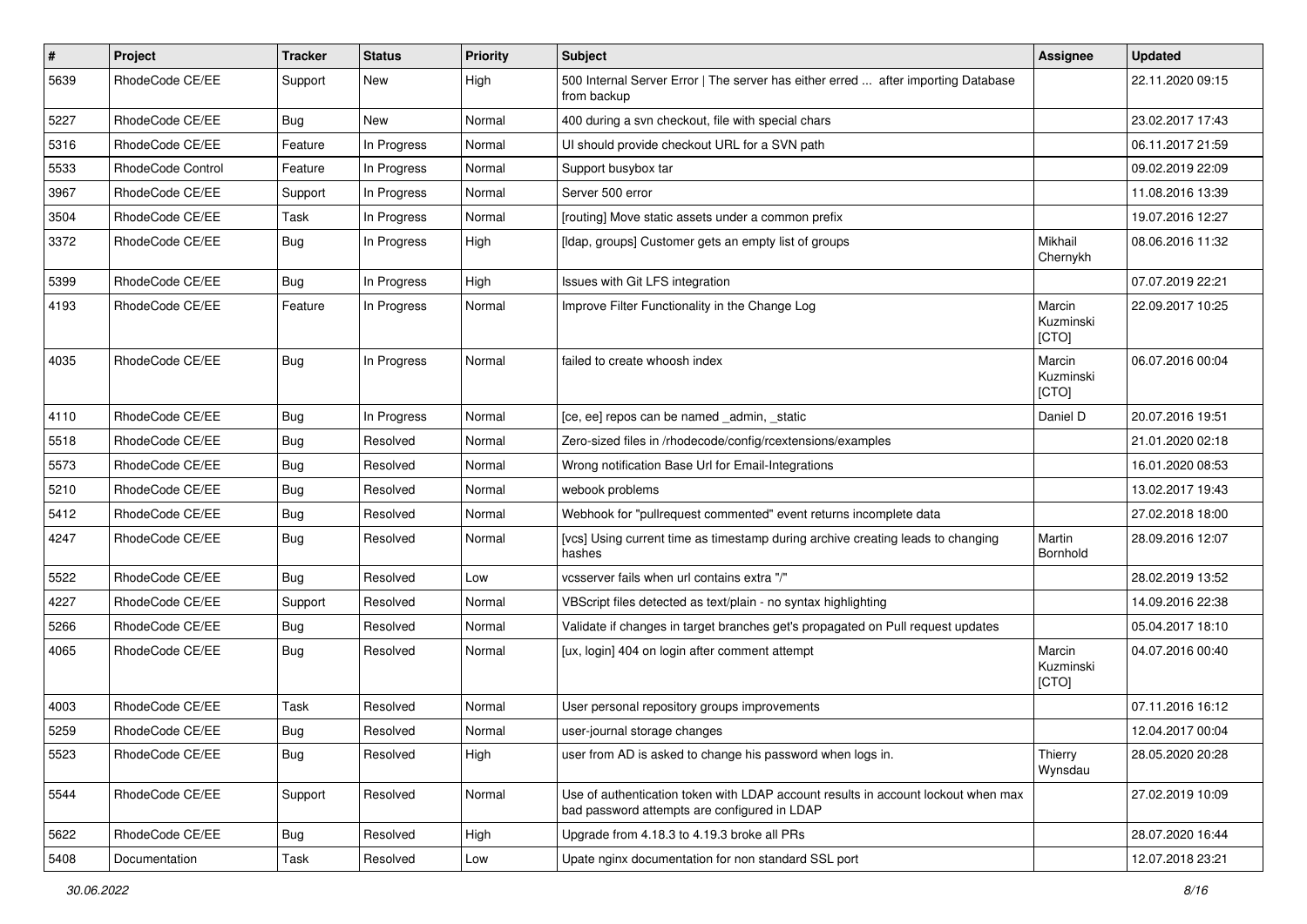| $\sharp$ | Project              | <b>Tracker</b> | <b>Status</b> | <b>Priority</b> | Subject                                                                                  | <b>Assignee</b>              | <b>Updated</b>   |
|----------|----------------------|----------------|---------------|-----------------|------------------------------------------------------------------------------------------|------------------------------|------------------|
| 5436     | RhodeCode CE/EE      | Bug            | Resolved      | High            | Unable To Open Pull Request in 4.11.2                                                    |                              | 14.02.2018 11:14 |
| 3555     | RhodeCode CE/EE      | Bug            | Resolved      | Normal          | Then disabled repo location change the panel should explicitly state that it's disabled  |                              | 25.04.2016 10:34 |
| 4090     | RhodeCode CE/EE      | <b>Bug</b>     | Resolved      | Normal          | test ticket                                                                              |                              | 09.03.2021 20:39 |
| 5277     | RhodeCode CE/EE      | Bug            | Resolved      | Normal          | table id=user_list_table - Ajax error                                                    |                              | 13.04.2017 01:04 |
| 4276     | RhodeCode CE/EE      | <b>Bug</b>     | Resolved      | Normal          | System info page uses mercurial/git versions from RhodeCode instead of VCSServer         | Marcin<br>Kuzminski<br>[CTO] | 14.11.2016 21:19 |
| 3357     | RhodeCode CE/EE      | Bug            | Resolved      | Normal          | switch to sometimes fails to load files metadata                                         |                              | 30.03.2016 10:56 |
| 5608     | RhodeCode CE/EE      | <b>Bug</b>     | Resolved      | High            | svn+ssh user set incorrectly                                                             | Daniel D                     | 31.03.2020 18:21 |
| 5606     | RhodeCode CE/EE      | <b>Bug</b>     | Resolved      | High            | SVN + ssh subdirectory failure                                                           | Daniel D                     | 09.04.2020 03:29 |
| 4089     | RhodeCode CE/EE      | Bug            | Resolved      | Normal          | svn repository does not exist                                                            |                              | 12.06.2018 12:29 |
| 5395     | RhodeCode CE/EE      | Support        | Resolved      | Normal          | Svn protocols and performance                                                            |                              | 04.04.2019 18:08 |
| 5599     | RhodeCode CE/EE      | Bug            | Resolved      | Normal          | SVN navigation to trunk fails                                                            | Daniel D                     | 04.04.2020 11:21 |
| 4235     | RhodeCode CE/EE      | Task           | Resolved      | High            | Support GIT LFS server                                                                   |                              | 23.03.2017 17:24 |
| 4207     | RhodeCode CE/EE      | Feature        | Resolved      | Normal          | Support for obsolescence markers in changelog UI                                         |                              | 19.05.2017 16:14 |
| 5569     | RhodeCode CE/EE      | Bug            | Resolved      | Normal          | SshWrapper error                                                                         |                              | 21.01.2020 02:02 |
| 5343     | RhodeCode CE/EE      | Task           | Resolved      | Normal          | SSH key management and SSH support                                                       |                              | 18.08.2017 23:50 |
| 4676     | RhodeCode CE/EE      | Bug            | Resolved      | Normal          | Some admin passwords can make installation fail                                          |                              | 16.12.2016 16:16 |
| 4233     | RhodeCode CE/EE      | Bug            | Resolved      | High            | slack, git push problem                                                                  | Daniel D                     | 26.09.2016 11:56 |
| 5520     | RhodeCode CE/EE      | Feature        | Resolved      | Normal          | Show the head commits shas when the merge is prevented due to multiple heads             |                              | 28.02.2019 13:52 |
| 5614     | RhodeCode CE/EE      | Feature        | Resolved      | Normal          | Show context function name in hg diffs                                                   |                              | 23.04.2020 13:43 |
| 5619     | RhodeCode CE/EE      | Bug            | Resolved      | Normal          | Setting Landing Commit to SVN Trunk results in Files tab hitting a 404                   |                              | 04.06.2020 23:51 |
| 5391     | RhodeCode CE/EE      | Task           | Resolved      | High            | Secure Email change                                                                      |                              | 17.04.2018 21:50 |
| 4304     | RhodeCode CE/EE      | Bug            | Resolved      | High            | Search: Internal Server Error                                                            |                              | 26.11.2016 16:26 |
| 5604     | RhodeCode CE/EE      | Bug            | Resolved      | High            | Search error on second result page                                                       | Daniel D                     | 30.03.2020 16:01 |
| 5202     | RhodeCode CE/EE      | Task           | Resolved      | Normal          | run git gc and git repack on GIT repos when we have a scheduler via celery in<br>pyramid |                              | 04.12.2017 20:49 |
| 4178     | RhodeCode CE/EE      | Bug            | Resolved      | Normal          | RhodeCode EE OVA VM wont run on a ESX 6.0 host                                           | Marcin<br>Kuzminski<br>[CTO] | 15.09.2016 13:25 |
| 5433     | RhodeCode CE/EE      | <b>Bug</b>     | Resolved      | High            | RhodeCode Community 4.11 doesn't handle HG largefiles extension                          |                              | 01.02.2018 20:08 |
| 3991     | RhodeCode Appenlight | Bug            | Resolved      | Normal          | report logs need upper margin                                                            |                              | 21.06.2016 18:55 |
| 5380     | RhodeCode CE/EE      | Bug            | Resolved      | Normal          | repo commits pageintion error                                                            |                              | 06.09.2017 19:16 |
| 5198     | RhodeCode CE/EE      | Task           | Resolved      | Normal          | remove pyro4 from enterprise                                                             |                              | 07.02.2017 19:28 |
| 5635     | RhodeCode CE/EE      | Feature        | Resolved      | Normal          | Remember column sorted by of the "Pull Requests You Participate In" table                |                              | 30.11.2020 22:30 |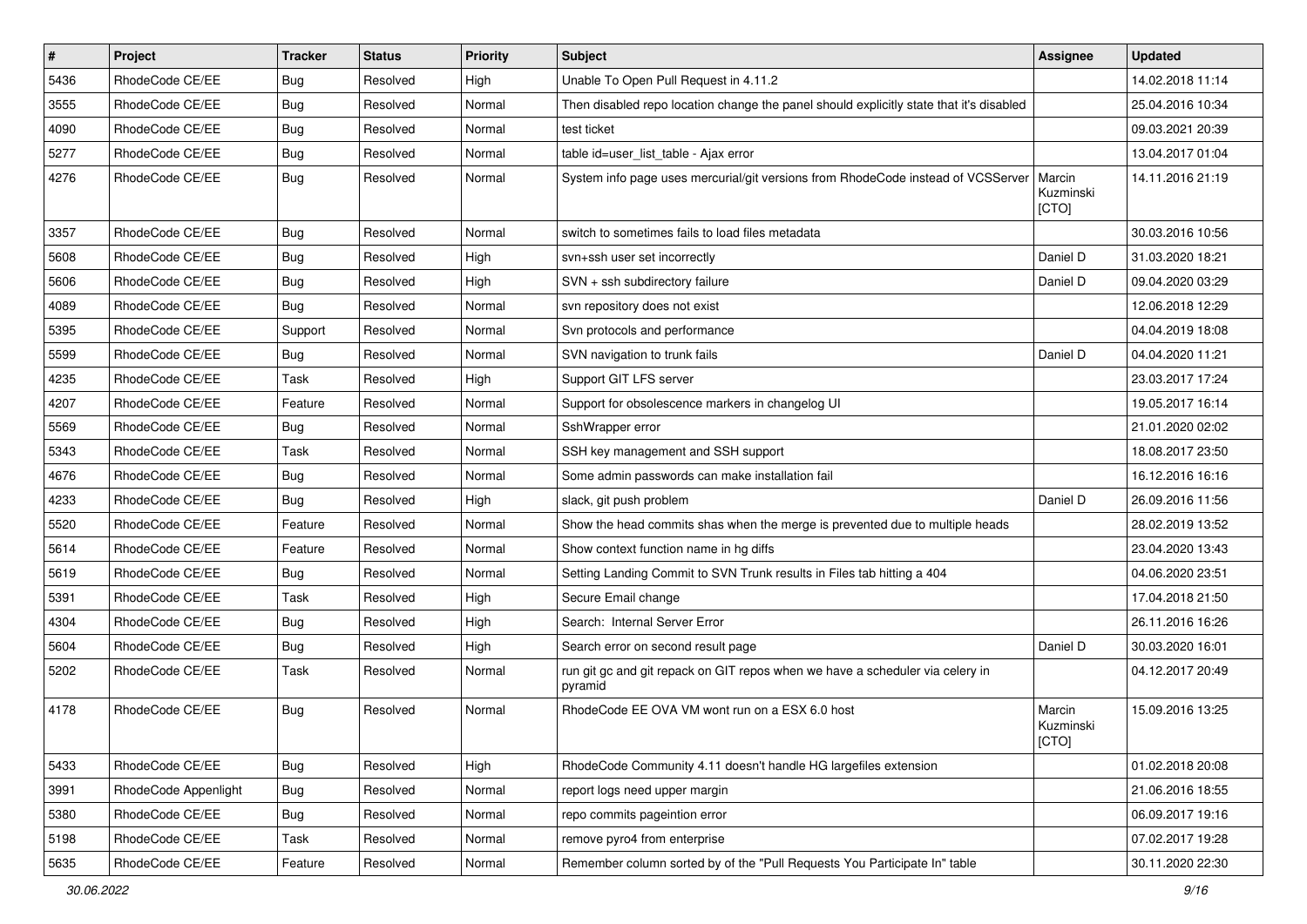| $\vert$ # | Project         | <b>Tracker</b> | <b>Status</b> | <b>Priority</b> | <b>Subject</b>                                                                                                                       | <b>Assignee</b>              | <b>Updated</b>   |
|-----------|-----------------|----------------|---------------|-----------------|--------------------------------------------------------------------------------------------------------------------------------------|------------------------------|------------------|
| 5636      | RhodeCode CE/EE | Bug            | Resolved      | High            | Remap and Rescan 500 Internal Server Error                                                                                           |                              | 30.04.2021 08:53 |
| 5207      | RhodeCode CE/EE | Task           | Resolved      | Low             | Release 4.6.1                                                                                                                        |                              | 13.02.2017 18:04 |
| 4678      | RhodeCode CE/EE | Task           | Resolved      | Normal          | Release 4.5.2                                                                                                                        |                              | 19.12.2016 17:32 |
| 4670      | RhodeCode CE/EE | Task           | Resolved      | Normal          | Release 4.5.1                                                                                                                        | Marcin<br>Kuzminski<br>[CTO] | 06.12.2016 21:13 |
| 4108      | RhodeCode CE/EE | Task           | Resolved      | Normal          | Release 4.2.2                                                                                                                        |                              | 14.10.2016 13:08 |
| 5235      | RhodeCode CE/EE | Task           | Resolved      | Normal          | relative image support                                                                                                               |                              | 10.03.2017 23:37 |
| 5620      | RhodeCode CE/EE | Bug            | Resolved      | Normal          | Regression of mail rendering in Thunderbird                                                                                          |                              | 15.06.2020 16:45 |
| 4297      | RhodeCode CE/EE | Task           | Resolved      | Normal          | redo the my-pull-requests page to use the datagrid                                                                                   | Marcin<br>Kuzminski<br>[CTO] | 01.11.2016 09:31 |
| 5571      | RhodeCode CE/EE | Bug            | Resolved      | Normal          | redmine does not work with firefox any more                                                                                          |                              | 25.10.2019 12:38 |
| 4081      | RhodeCode CE/EE | Support        | Resolved      | Normal          | Receiving server 500 error when trying to clone repo from windows client using<br>eclipse                                            |                              | 12.07.2016 14:30 |
| 4279      | RhodeCode CE/EE | Bug            | Resolved      | Normal          | re-captcha validation is broken                                                                                                      | Martin<br>Bornhold           | 26.10.2016 22:27 |
| 4169      | RhodeCode CE/EE | Task           | Resolved      | Normal          | re-architecture celery support                                                                                                       |                              | 17.11.2017 19:21 |
| 5583      | RhodeCode CE/EE | Feature        | Resolved      | Normal          | rcextensions hook for pull request comment                                                                                           |                              | 23.04.2020 13:42 |
| 5634      | RhodeCode CE/EE | Bug            | Resolved      | Normal          | Quick Search Toolbar bugs out if pull request contains unicode double quote<br>character "                                           |                              | 12.10.2020 23:13 |
| 5642      | RhodeCode CE/EE | Feature        | Resolved      | Normal          | pull request version column in commit list                                                                                           |                              | 30.04.2021 08:53 |
| 5652      | RhodeCode CE/EE | Bug            | Resolved      | Normal          | Pull Requests: when title and descriptions contains character [] {} and () index out of<br>bound when attempting to comment/approve. |                              | 30.04.2021 08:53 |
| 5651      | RhodeCode CE/EE | Bug            | Resolved      | Normal          | Pull requests can get stuck if the diff is too large (it was created by mistake but we<br>can't open it to delete it)                |                              | 30.04.2021 08:53 |
| 5596      | RhodeCode CE/EE | Bug            | Resolved      | Normal          | Pull Request duplicated after description edit                                                                                       |                              | 14.04.2020 13:28 |
| 5272      | RhodeCode CE/EE | Feature        | Resolved      | Normal          | Pull Request checklist                                                                                                               |                              | 21.01.2020 02:09 |
| 5326      | RhodeCode CE/EE | Task           | Resolved      | Normal          | Public usergroup profile                                                                                                             | Bartłomiej<br>Wołyńczyk      | 22.02.2018 15:44 |
| 1055      | RhodeCode CE/EE | Feature        | Resolved      | Normal          | [pr, vcs] Expose the shadow repository of a pull request                                                                             | Martin<br>Bornhold           | 26.10.2016 10:33 |
| 5521      | RhodeCode CE/EE | Bug            | Resolved      | Normal          | Proxing SVN http requests does not work when using prefix for rhodecode.                                                             |                              | 28.02.2019 13:52 |
| 5517      | RhodeCode CE/EE | <b>Bug</b>     | Resolved      | Urgent          | Problem with upgrading to Community-4.15                                                                                             |                              | 11.12.2018 06:32 |
| 5442      | RhodeCode CE/EE | Feature        | Resolved      | Low             | Preview of Jupyter notebooks                                                                                                         | Marcin<br>Kuzminski<br>[CTO] | 16.01.2019 16:33 |
| 5561      | RhodeCode CE/EE | <b>Bug</b>     | Resolved      | Normal          | PR diff doesn't update when target changes                                                                                           |                              | 21.05.2020 11:53 |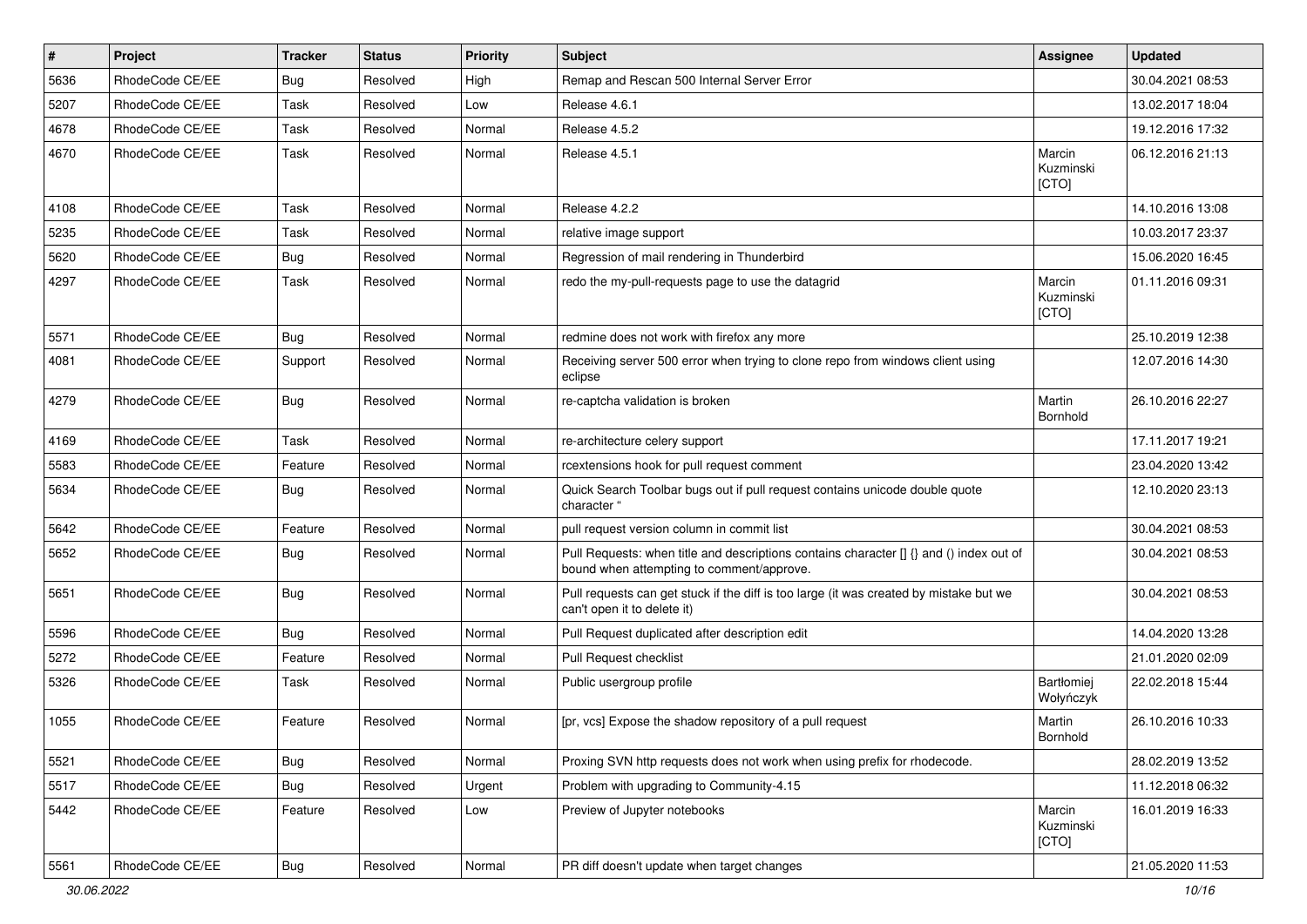| $\vert$ # | Project         | <b>Tracker</b> | <b>Status</b> | Priority  | <b>Subject</b>                                                                                                     | <b>Assignee</b>              | <b>Updated</b>                    |
|-----------|-----------------|----------------|---------------|-----------|--------------------------------------------------------------------------------------------------------------------|------------------------------|-----------------------------------|
| 5515      | RhodeCode CE/EE | Bug            | Resolved      | Normal    | PR default reviewer is incorrect                                                                                   |                              | 28.02.2019 13:52                  |
| 5337      | RhodeCode CE/EE | Bug            | Resolved      | Normal    | Possible memory leak after few Git Pull Requests                                                                   |                              | 08.08.2017 13:08                  |
| 4202      | RhodeCode CE/EE | Task           | Resolved      | Normal    | Polish the 503.html page                                                                                           | Daniel D                     | 30.08.2016 23:54                  |
| 5150      | RhodeCode CE/EE | Task           | Resolved      | Normal    | Password reset promts in my account should be hidden in accounts that are not of<br>type rhodecode                 | Marcin<br>Kuzminski<br>[CTO] | 02.01.2017 16:34                  |
| 4151      | RhodeCode CE/EE | Task           | Resolved      | Normal    | [packaging] Subversion to current 1.9.X                                                                            |                              | 09.09.2016 10:18                  |
| 4153      | RhodeCode CE/EE | <b>Task</b>    | Resolved      | Normal    | Optimize readme fetching by changing the system of readme detection                                                | Johannes<br>Bornhold         | 09.09.2016 10:17                  |
| 5203      | RhodeCode CE/EE | Task           | Resolved      | Normal    | optimise large repos speed                                                                                         |                              | 08.09.2017 16:10                  |
| 5505      | RhodeCode CE/EE | Bug            | Resolved      | Normal    | Notification emails from RhodeCode is garbled in Outlook 2016 web client                                           |                              | 07.12.2018 09:49                  |
| 5164      | RhodeCode CE/EE | <b>Bug</b>     | Resolved      | Normal    | non-web calls are leaking session objects                                                                          |                              | 13.01.2017 01:30                  |
| 2264      | RhodeCode CE/EE | Bug            | Resolved      | Normal    | New user password change doesn't actually require a password change.                                               |                              | 12.08.2016 16:01                  |
| 5655      | RhodeCode CE/EE | Bug            | Resolved      | Normal    | New public gist's id is always auto generated                                                                      |                              | 01.07.2021 12:06                  |
| 4194      | RhodeCode CE/EE | Task           | Resolved      | Normal    | move svn http backend out of labs into a real VCS settings                                                         | Lisa Quatmann                | 14.09.2016 23:16                  |
| 5633      | RhodeCode CE/EE | Bug            | Resolved      | Normal    | Moderately large pull requests fail because inefficient use of reviewer_data_json<br>column in pull requests table |                              | 12.10.2020 23:13                  |
| 4244      | RhodeCode CE/EE | Support        | Resolved      | Normal    | mod_dav_svn template error when using auth_realm with spaces in it                                                 | Martin<br>Bornhold           | 28.09.2016 12:07                  |
| 5221      | RhodeCode CE/EE | Task           | Resolved      | Normal    | Missing comment type in emails                                                                                     |                              | 19.02.2017 21:46                  |
| 5615      | RhodeCode CE/EE | Feature        | Resolved      | Normal    | Misleading message in PR diff view "File was deleted in this version"                                              | Daniel D                     | 23.04.2020 17:40                  |
| 5585      | RhodeCode CE/EE | Feature        | Resolved      | Normal    | Minimize downtime on rccontrol upgrade                                                                             |                              | 27.03.2020 09:45                  |
| 4305      | RhodeCode CE/EE | Task           | Resolved      | Normal    | Meta-tagging could be excluded from limit                                                                          |                              | 09.11.2016 19:27                  |
| 5396      | RhodeCode CE/EE | Feature        | Resolved      | Normal    | Merge state with shadow repo should be created during pull request                                                 |                              | 12.10.2017 21:57                  |
| 5669      | RhodeCode CE/EE | Bug            | Resolved      | Normal    | Mercurial commit messages doesn't show cyrillic symbols                                                            |                              | 01.10.2021 10:39                  |
| 5368      | RhodeCode CE/EE | Feature        | Resolved      | Normal    | Mercurial: Close branch before merging it                                                                          |                              | Mathieu Cantin   21.01.2020 02:11 |
| 5507      | RhodeCode CE/EE | Bug            | Resolved      | Normal    | Markdown rendering needs improvement                                                                               |                              | 15.08.2019 15:40                  |
| 5555      | RhodeCode CE/EE | Bug            | Resolved      | Normal    | Making Repository Public does not update the Default User Permissions                                              |                              | 28.05.2020 20:26                  |
| 2817      | RhodeCode CE/EE | Feature        | Resolved      | Normal    | Make largefiles downloadable from the interface                                                                    |                              | 27.03.2017 14:04                  |
| 5434      | RhodeCode CE/EE | Bug            | Resolved      | Immediate | Locale problem                                                                                                     |                              | 01.10.2021 09:51                  |
| 5297      | RhodeCode CE/EE | Bug            | Resolved      | Normal    | Locale fails on a SuSE system                                                                                      |                              | 31.10.2018 08:36                  |
| 5621      | RhodeCode CE/EE | Bug            | Resolved      | Urgent    | $LDAP + User Groups$ authentication plugin not working after upgrade to 4.19. $x$                                  |                              | 15.06.2020 17:56                  |
| 5643      | RhodeCode CE/EE | Feature        | Resolved      | Low       | jump to bottom of review                                                                                           |                              | 30.04.2021 08:53                  |
| 5579      | RhodeCode CE/EE | <b>Bug</b>     | Resolved      | Normal    | JS bug when a commit message can be parsed as a number                                                             | Daniel D                     | 20.01.2020 10:04                  |
| 5379      | RhodeCode CE/EE | Bug            | Resolved      | Normal    | Journal RSS feed errors                                                                                            |                              | 01.09.2017 16:40                  |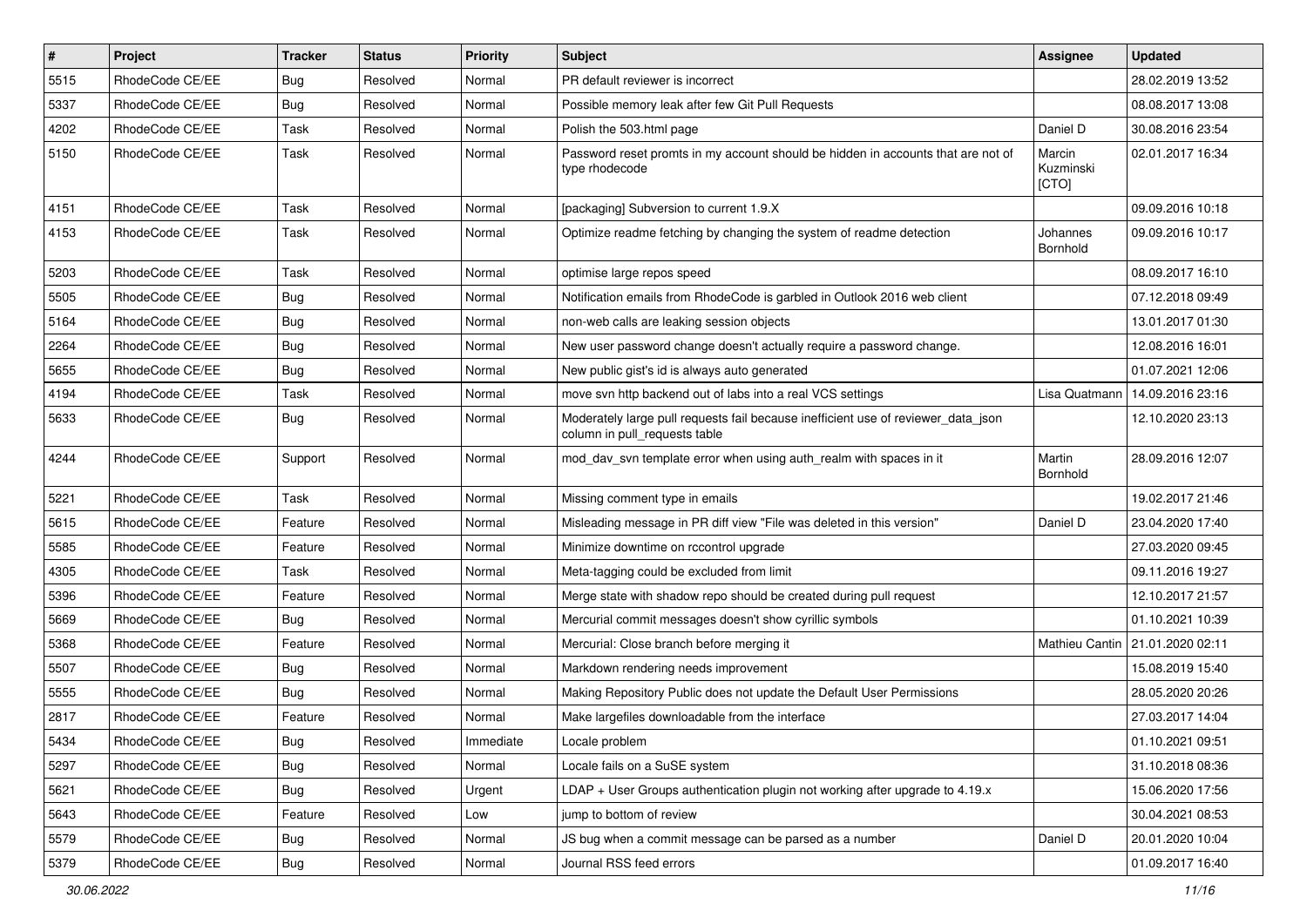| $\#$ | Project         | <b>Tracker</b> | <b>Status</b> | <b>Priority</b> | Subject                                                                                              | <b>Assignee</b>              | <b>Updated</b>   |
|------|-----------------|----------------|---------------|-----------------|------------------------------------------------------------------------------------------------------|------------------------------|------------------|
| 4306 | RhodeCode CE/EE | <b>Bug</b>     | Resolved      | Normal          | Issue to push file with character # on a SVN                                                         |                              | 03.04.2017 16:44 |
| 4199 | RhodeCode CE/EE | Bug            | Resolved      | High            | investigate: ongoing SSL problems when switching to 4.X from 3.X                                     | Johannes<br>Bornhold         | 15.09.2016 13:14 |
| 5457 | RhodeCode CE/EE | Bug            | Resolved      | Normal          | Internal server error on full-text search settings page with Elasticsearch                           |                              | 16.04.2018 09:08 |
| 4180 | RhodeCode CE/EE | Task           | Resolved      | Normal          | integrations: possible limit the updates sent                                                        | Daniel D                     | 22.08.2016 12:22 |
| 4181 | RhodeCode CE/EE | Task           | Resolved      | Normal          | Integrations: allow root repos only integrations                                                     | Daniel D                     | 31.08.2016 17:44 |
| 5386 | RhodeCode CE/EE | Task           | Resolved      | Normal          | Increase security for Email Change                                                                   | Marcin<br>Kuzminski<br>[CTO] | 17.02.2018 17:29 |
| 1131 | RhodeCode CE/EE | Feature        | Resolved      | Normal          | Implement default reviewers for code review                                                          | Daniel D                     | 21.09.2016 18:28 |
| 5554 | RhodeCode CE/EE | Support        | Resolved      | Normal          | How to increase number of commits shown in pagination on dashboard and<br>changelog                  |                              | 21.01.2020 02:08 |
| 5375 | RhodeCode CE/EE | Support        | Resolved      | Normal          | How do I configure "Go to" to just search repository names?                                          |                              | 16.08.2017 18:00 |
| 5576 | RhodeCode CE/EE | <b>Bug</b>     | Resolved      | High            | Hosting many repositories                                                                            | Craig Fairhurst              | 12.02.2020 12:55 |
| 5574 | RhodeCode CE/EE | Feature        | Resolved      | Normal          | hg: Information for external hooks                                                                   |                              | 30.07.2020 15:40 |
| 5489 | RhodeCode CE/EE | Bug            | Resolved      | High            | grant_user_permission_to_repo_group API call fails to set permissions on child<br>repos              |                              | 11.07.2018 09:57 |
| 4223 | RhodeCode CE/EE | Bug            | Resolved      | High            | [git, tags] annotated tags not appearing in UI                                                       | Daniel D                     | 12.09.2016 06:12 |
| 4273 | RhodeCode CE/EE | <b>Bug</b>     | Resolved      | Urgent          | GIT executable not seen by vcsserver                                                                 | Martin<br>Bornhold           | 13.10.2016 15:45 |
| 4243 | RhodeCode CE/EE | Support        | Resolved      | High            | Gist visibility update?                                                                              | Martin<br>Bornhold           | 27.09.2016 06:40 |
| 5513 | RhodeCode CE/EE | Bug            | Resolved      | High            | Gist: GitHub flavoured markdown gist creation fails                                                  |                              | 07.07.2019 22:21 |
| 4203 | RhodeCode CE/EE | Task           | Resolved      | Normal          | Get rid of svn.proxy.parent_path_root, and replace it with reading storage location<br>from Database | Martin<br>Bornhold           | 22.09.2016 14:31 |
| 4277 | RhodeCode CE/EE | Bug            | Resolved      | Normal          | [frontend] System info page does not work correctly in safari.                                       | Martin<br>Bornhold           | 04.11.2016 12:08 |
| 3488 | RhodeCode CE/EE | Bug            | Resolved      | Normal          | [frontend, styling] update icon font                                                                 | Lisa Quatmann                | 04.10.2016 13:27 |
| 4254 | RhodeCode CE/EE | Bug            | Resolved      | Normal          | [frontend] 500 Internal Server Error with i18n-ed pages                                              | Lisa Quatmann                | 30.09.2016 14:38 |
| 5213 | RhodeCode CE/EE | Bug            | Resolved      | Normal          | Fixing Apache Proxy timeout issues                                                                   |                              | 14.02.2017 09:44 |
| 4281 | RhodeCode CE/EE | Task           | Resolved      | Normal          | Fix docs on To `increase database performance`                                                       | Marcin<br>Kuzminski<br>[CTO] | 18.10.2016 16:39 |
| 4184 | RhodeCode CE/EE | Bug            | Resolved      | High            | fix content INT overflow bug                                                                         | Marcin<br>Kuzminski<br>[CTO] | 23.08.2016 10:31 |
| 5575 | RhodeCode CE/EE | Bug            | Resolved      | Low             | Filtering username containing '-' does not work in Admin audit log panel                             |                              | 20.01.2020 10:04 |
| 5610 | RhodeCode CE/EE | <b>Bug</b>     | Resolved      | Normal          | Files navigation looses the at= <name> marker</name>                                                 | Daniel D                     | 03.10.2021 23:23 |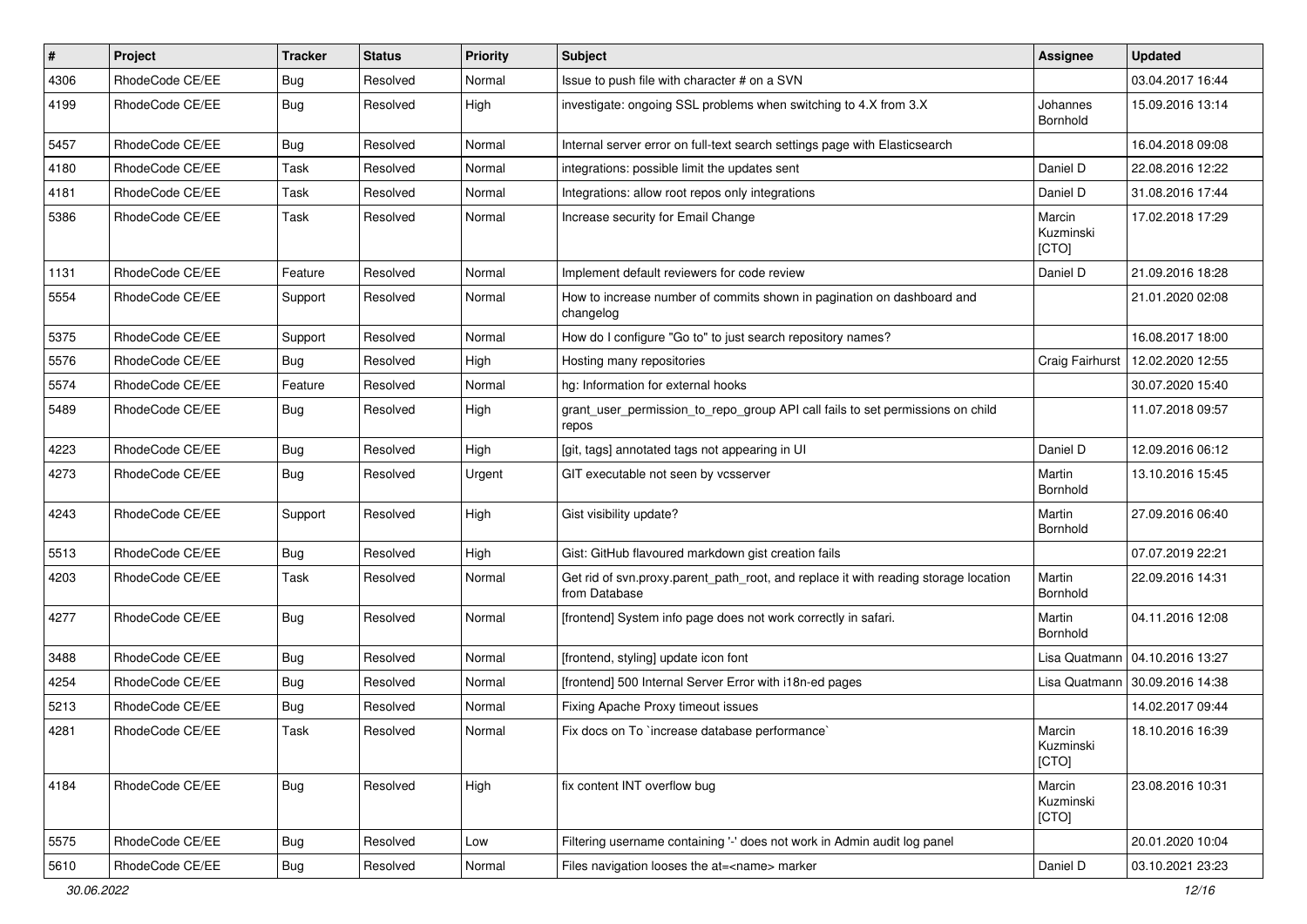| $\pmb{\#}$ | Project              | <b>Tracker</b> | <b>Status</b> | <b>Priority</b> | Subject                                                                                      | <b>Assignee</b>              | <b>Updated</b>   |
|------------|----------------------|----------------|---------------|-----------------|----------------------------------------------------------------------------------------------|------------------------------|------------------|
| 5581       | RhodeCode CE/EE      | Feature        | Resolved      | Normal          | expose `send_email` option in the HTTP API, for `comment_commit` and<br>comment pull request | Daniel D                     | 29.01.2020 11:46 |
| 5546       | RhodeCode CE/EE      | Support        | Resolved      | Normal          | experiments with mercurial 4.9                                                               |                              | 26.03.2019 09:23 |
| 3989       | RhodeCode Appenlight | Bug            | Resolved      | Normal          | even up report spacing                                                                       |                              | 21.06.2016 18:55 |
| 4259       | RhodeCode CE/EE      | <b>Task</b>    | Resolved      | Low             | Events, create post-create-user event                                                        | Daniel D                     | 30.01.2017 20:11 |
| 5444       | RhodeCode CE/EE      | Bug            | Resolved      | Normal          | Error while creating a pull request on a Mercurial repository                                |                              | 17.04.2018 22:29 |
| 5376       | RhodeCode CE/EE      | Bug            | Resolved      | Normal          | error: pretxnchangegroup.acl hook failed: acl: user "" denied on branch "default"            |                              | 16.08.2017 19:45 |
| 5656       | RhodeCode CE/EE      | Bug            | Resolved      | Normal          | Error for branch permission page                                                             |                              | 30.04.2021 08:53 |
| 4206       | RhodeCode CE/EE      | Bug            | Resolved      | High            | Error creating SVN groups                                                                    |                              | 15.09.2016 13:24 |
| 5567       | RhodeCode CE/EE      | Bug            | Resolved      | High            | Error after PR was updated                                                                   |                              | 20.01.2020 10:04 |
| 4266       | RhodeCode CE/EE      | Bug            | Resolved      | Normal          | Error 500 on integrations page after setting up Webhook                                      |                              | 17.10.2016 15:35 |
| 4036       | RhodeCode CE/EE      | Bug            | Resolved      | Normal          | encrypted clone uri can throw unicodeerror after key change                                  | Marcin<br>Kuzminski<br>[CTO] | 27.06.2016 19:38 |
| 5265       | RhodeCode CE/EE      | Task           | Resolved      | Normal          | Enable phases support                                                                        |                              | 11.05.2017 11:10 |
| 4237       | RhodeCode CE/EE      | Task           | Resolved      | Normal          | Enable HTTP support                                                                          | Martin<br>Bornhold           | 12.10.2016 11:51 |
| 5528       | RhodeCode CE/EE      | Bug            | Resolved      | High            | Empty Unicode file causes the PR to return HTTP 500                                          |                              | 28.02.2019 13:52 |
| 5304       | RhodeCode CE/EE      | Bug            | Resolved      | Normal          | Email template not correct                                                                   |                              | 31.10.2018 08:36 |
| 5530       | RhodeCode CE/EE      | Bug            | Resolved      | Normal          | Email integration has incorrect url                                                          |                              | 09.02.2019 10:33 |
| 5381       | RhodeCode CE/EE      | Bug            | Resolved      | Normal          | Email integration changeset links invalid                                                    |                              | 06.09.2017 12:29 |
| 5469       | RhodeCode CE/EE      | Feature        | Resolved      | Normal          | elastisearch > 2.x not supported ?                                                           |                              | 21.01.2020 02:19 |
| 4268       | RhodeCode CE/EE      | <b>Bug</b>     | Resolved      | High            | [ee] default reviewers from changed lines is returning wrong values                          | Daniel D                     | 06.10.2016 14:35 |
| 4296       | RhodeCode CE/EE      | Bug            | Resolved      | Normal          | [ee] Can not create pull requests with reviewers.                                            | Daniel D                     | 07.11.2016 21:17 |
| 5153       | Documentation        | Bug            | Resolved      | Normal          | Documentation: /tmp permissions                                                              |                              | 04.01.2017 13:02 |
| 4224       | RhodeCode CE/EE      | Bug            | Resolved      | Normal          | [docs] update docs re: removing old instances when switching editions                        | Lisa Quatmann                | 11.10.2016 15:36 |
| 4675       | RhodeCode CE/EE      | Bug            | Resolved      | Normal          | Disk free inodes are displayed incorrectly                                                   |                              | 13.12.2016 22:41 |
| 3556       | RhodeCode CE/EE      | Task           | Resolved      | Normal          | Disable and rename initial repo scan flag                                                    | Marcin<br>Kuzminski<br>[CTO] | 22.04.2016 14:33 |
| 4311       | RhodeCode CE/EE      | Task           | Resolved      | Normal          | Diffs feedback                                                                               | Daniel D                     | 26.11.2016 14:10 |
| 4183       | RhodeCode CE/EE      | Feature        | Resolved      | Normal          | Different roles for PR reviewers                                                             | Daniel D                     | 12.10.2020 23:13 |
| 2744       | RhodeCode CE/EE      | Task           | Resolved      | Normal          | Deprecating Internet Explorer                                                                |                              | 06.07.2016 12:04 |
| 4238       | RhodeCode CE/EE      | Task           | Resolved      | Normal          | default reviewers updates                                                                    | Daniel D                     | 06.10.2016 14:26 |
| 5601       | RhodeCode CE/EE      | Feature        | Resolved      | Normal          | Default navigation should be by branch name not commit id                                    |                              | 04.06.2020 23:51 |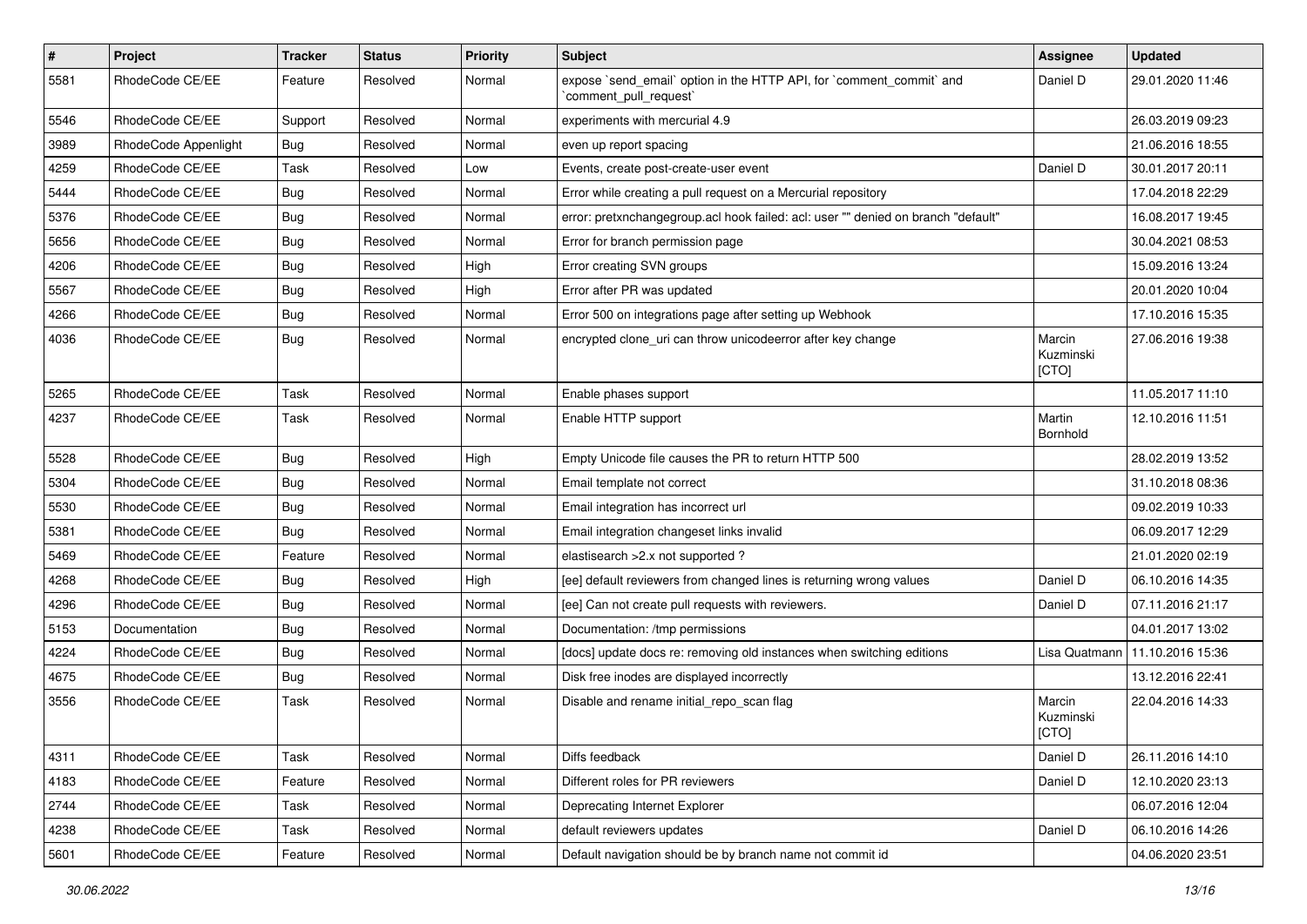| $\pmb{\#}$ | Project         | <b>Tracker</b> | <b>Status</b> | <b>Priority</b> | <b>Subject</b>                                                                                        | Assignee                     | <b>Updated</b>   |
|------------|-----------------|----------------|---------------|-----------------|-------------------------------------------------------------------------------------------------------|------------------------------|------------------|
| 4155       | RhodeCode CE/EE | Bug            | Resolved      | Low             | Date of Last Change is not displayed correctly                                                        | Marcin<br>Kuzminski<br>[CTO] | 21.01.2020 02:20 |
| 5594       | RhodeCode CE/EE | Bug            | Resolved      | Normal          | Credentials in Repository Settings for Pull requests are exposed                                      |                              | 28.05.2020 20:25 |
| 5623       | RhodeCode CE/EE | Bug            | Resolved      | Normal          | Credentials for remote repository URL leaking in Repository Header                                    |                              | 22.07.2020 00:47 |
| 5602       | RhodeCode CE/EE | Feature        | Resolved      | Normal          | Copy full path only copies partial                                                                    | Daniel D                     | 30.03.2020 16:04 |
| 4245       | RhodeCode CE/EE | Task           | Resolved      | Normal          | Convert control command to use http mode by default                                                   | Marcin<br>Kuzminski<br>[CTO] | 14.10.2016 16:13 |
| 5557       | RhodeCode CE/EE | <b>Bug</b>     | Resolved      | Normal          | Consider removing slashes from the RSS feed names                                                     |                              | 31.10.2019 19:54 |
| 5558       | RhodeCode CE/EE | Bug            | Resolved      | Low             | Commit compare window covers text                                                                     |                              | 08.07.2019 18:12 |
| 5603       | RhodeCode CE/EE | Feature        | Resolved      | Normal          | Code search - highlight matching search terms                                                         |                              | 30.03.2020 11:16 |
| 1404       | RhodeCode CE/EE | <b>Bug</b>     | Resolved      | Normal          | clone of really huge git repo (4gb) causes pyro to explode                                            |                              | 07.02.2017 14:52 |
| 4140       | RhodeCode CE/EE | Task           | Resolved      | Normal          | Check middleware chain status, and Verify that special middleware is catching<br>exceptions correctly |                              | 23.08.2016 12:13 |
| 5560       | RhodeCode CE/EE | Bug            | Resolved      | High            | Check all permission API function to flush caches for auth perms                                      |                              | 08.06.2021 23:56 |
| 5482       | RhodeCode CE/EE | Bug            | Resolved      | Normal          | Changing a repo's 'Remote pull uri' in its Settings fails with 'No repo type specified'               |                              | 31.10.2018 08:37 |
| 5461       | RhodeCode CE/EE | <b>Bug</b>     | Resolved      | Normal          | Changes to user group permissions via API are not audit logged                                        |                              | 30.08.2018 09:47 |
| 5490       | RhodeCode CE/EE | Bug            | Resolved      | Normal          | Changes to repo group permissions via API are not audit logged                                        |                              | 28.02.2019 13:52 |
| 5187       | RhodeCode CE/EE | Feature        | Resolved      | Normal          | changelog dynamic loading of commits                                                                  |                              | 12.06.2018 12:31 |
| 5609       | RhodeCode CE/EE | Support        | Resolved      | Normal          | Change git diff algorithm                                                                             |                              | 31.03.2020 22:08 |
| 3971       | RhodeCode CE/EE | Bug            | Resolved      | Normal          | [ce, vcs] Merge requests/Pull requests failing due to rebase problem                                  | Johannes<br>Bornhold         | 19.07.2016 15:54 |
| 4166       | RhodeCode CE/EE | Bug            | Resolved      | Urgent          | [ce] Rhodecode crashing after MySQL error                                                             |                              | 23.08.2016 23:35 |
| 4288       | RhodeCode CE/EE | Task           | Resolved      | Normal          | [ce, ee] unify controllers that use diffs                                                             | Daniel D                     | 02.08.2017 11:41 |
| 3950       | RhodeCode CE/EE | Bug            | Resolved      | Normal          | [ce, ee] trying to merge pr against a deleted branch/bookmark breaks the pr page                      | Martin<br>Bornhold           | 27.10.2016 16:12 |
| 4192       | RhodeCode CE/EE | Feature        | Resolved      | Normal          | [ce, ee] slack/hipchat integrations group commits by branch pushed                                    |                              | 09.09.2016 19:01 |
| 4121       | RhodeCode CE/EE | Bug            | Resolved      | Normal          | [ce, ee] server announcement has extra margin                                                         | Lisa Quatmann                | 26.09.2016 14:00 |
| 4225       | RhodeCode CE/EE | Feature        | Resolved      | Normal          | [ce, ee] repo group integrations cascade to child repo groups                                         | Daniel D                     | 14.09.2016 11:12 |
| 4175       | RhodeCode CE/EE | Feature        | Resolved      | Normal          | [ce, ee] repo group integrations                                                                      | Daniel D                     | 16.08.2016 20:00 |
| 4091       | RhodeCode CE/EE | Bug            | Resolved      | Normal          | [ce, ee] Redmine integration blocks for 30 seconds if redmine server not available                    | Daniel D                     | 15.07.2016 12:26 |
| 4173       | RhodeCode CE/EE | Bug            | Resolved      | Urgent          | [ce, ee] mysql recycle pool timeout not working                                                       | Daniel D                     | 16.08.2016 22:02 |
| 4267       | RhodeCode CE/EE | Feature        | Resolved      | Normal          | [ce, ee] jira tracker integration wildcard project key support                                        | Daniel D                     | 10.10.2016 20:13 |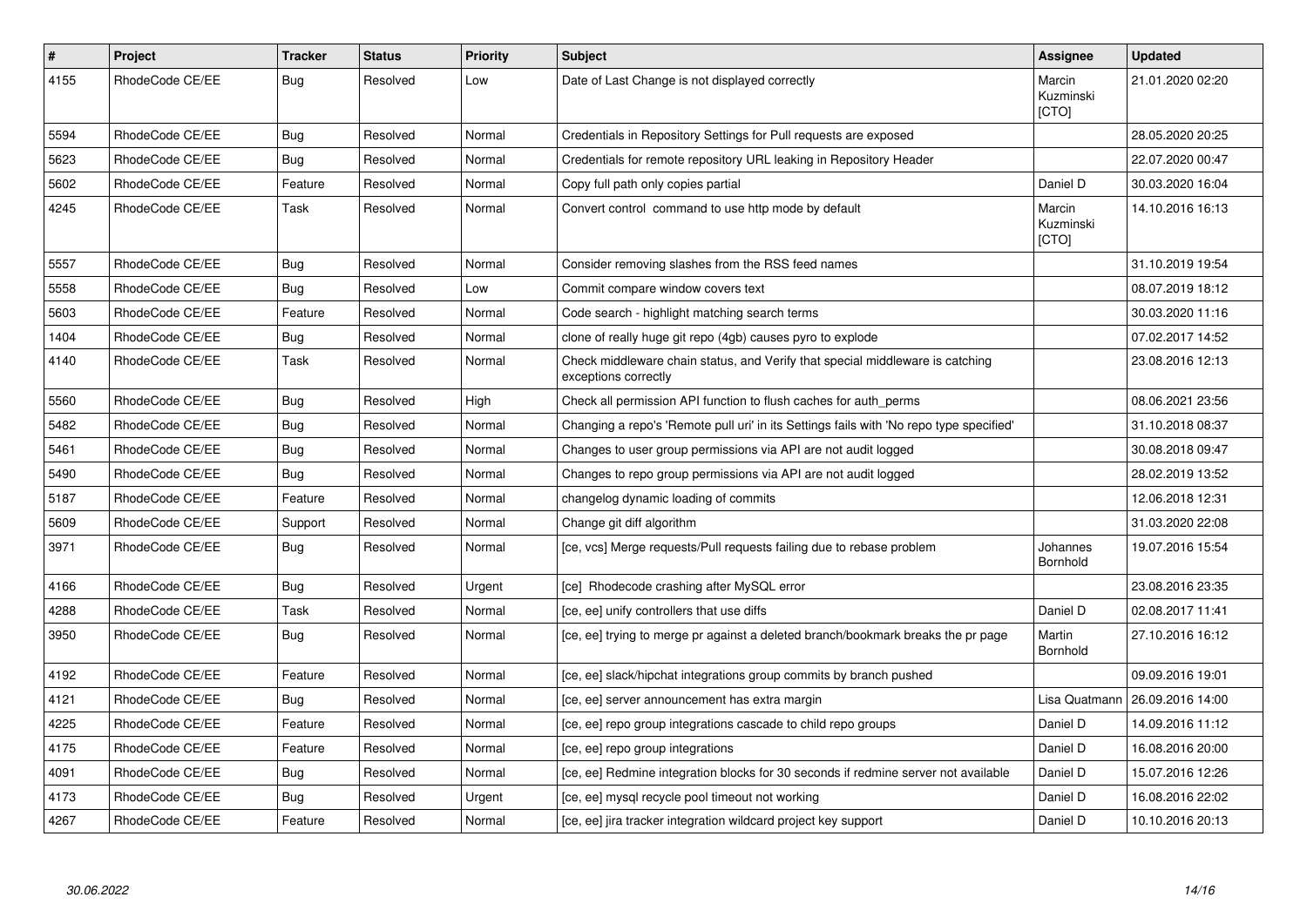| #    | Project         | <b>Tracker</b> | <b>Status</b> | <b>Priority</b> | <b>Subject</b>                                                                                                       | Assignee                     | <b>Updated</b>   |
|------|-----------------|----------------|---------------|-----------------|----------------------------------------------------------------------------------------------------------------------|------------------------------|------------------|
| 4211 | RhodeCode CE/EE | Feature        | Resolved      | Normal          | [ce, ee] increase webhook flexibility                                                                                | Marcin<br>Kuzminski<br>[CTO] | 20.06.2022 10:55 |
| 4219 | RhodeCode CE/EE | Feature        | Resolved      | Normal          | [ce, ee] Add mandatory reviewers for pull requests                                                                   | Marcin<br>Kuzminski<br>[CTO] | 20.06.2017 15:23 |
| 3239 | RhodeCode CE/EE | Task           | Resolved      | Normal          | Catch all route for repo page or repo group page is always executing checks for<br>every page                        |                              | 21.04.2016 11:30 |
| 5605 | RhodeCode CE/EE | Bug            | Resolved      | Normal          | Cannot set subversion compatibility to 1.10                                                                          |                              | 30.03.2020 17:27 |
| 5516 | RhodeCode CE/EE | Support        | Resolved      | High            | Cannot log into RhodeCode                                                                                            | Thierry<br>Wynsdau           | 28.05.2020 20:28 |
| 4283 | RhodeCode CE/EE | Task           | Resolved      | Normal          | bump whoosh to 2.7.4 release                                                                                         |                              | 13.12.2016 21:08 |
| 5184 | RhodeCode CE/EE | Task           | Resolved      | Normal          | bump pyramid to 1.7.X                                                                                                |                              | 06.02.2017 21:50 |
| 4666 | RhodeCode CE/EE | Task           | Resolved      | Normal          | Bump git and mercurial to latest versions                                                                            |                              | 02.12.2016 19:01 |
| 4271 | RhodeCode CE/EE | Bug            | Resolved      | Normal          | Browsing new repository groups via SVN issue                                                                         | Martin<br>Bornhold           | 19.10.2016 11:11 |
| 5587 | RhodeCode CE/EE | Bug            | Resolved      | Normal          | Broken metatags in 4.18.1                                                                                            | <b>Marcin Lulek</b>          | 29.01.2020 11:46 |
| 4044 | RhodeCode CE/EE | Feature        | Resolved      | Normal          | Branch permissions                                                                                                   |                              | 30.08.2018 09:48 |
| 5321 | RhodeCode CE/EE | Feature        | Resolved      | Normal          | Audit logs                                                                                                           |                              | 21.06.2017 12:49 |
| 5201 | RhodeCode CE/EE | Task           | Resolved      | Normal          | API: implement describe-methods                                                                                      |                              | 13.02.2017 15:57 |
| 4677 | RhodeCode CE/EE | Support        | Resolved      | High            | API get_repo_refs not working?                                                                                       |                              | 19.12.2016 11:46 |
| 5423 | Documentation   | Support        | Resolved      | Normal          | API-Documentation for Method "create_repo_group" faulty                                                              |                              | 22.01.2018 16:23 |
| 4269 | RhodeCode CE/EE | Support        | Resolved      | Normal          | Allow flash messages to be permanently surpressed                                                                    | <b>Marcin Lulek</b>          | 14.10.2016 12:46 |
| 4278 | RhodeCode CE/EE | Bug            | Resolved      | Normal          | [admin] Clicking the save button in admin -> settings -> issue tracker leads to<br>exception if no patterns entered. | Daniel D                     | 18.10.2016 13:38 |
| 5225 | RhodeCode CE/EE | Task           | Resolved      | Normal          | add tag of author/contribitor to comments                                                                            |                              | 11.05.2017 11:10 |
| 5229 | RhodeCode CE/EE | Task           | Resolved      | Normal          | add support for https://clipboardjs.com/                                                                             |                              | 21.01.2020 02:19 |
| 3999 | RhodeCode CE/EE | Feature        | Resolved      | Normal          | Add `send account information` to user creation page                                                                 |                              | 28.06.2016 15:22 |
| 5537 | RhodeCode CE/EE | Task           | Resolved      | Normal          | Add owner to create pull request API                                                                                 |                              | 28.02.2019 13:52 |
| 4282 | RhodeCode CE/EE | Task           | Resolved      | Normal          | Add inode limit together with disk usage                                                                             | Marcin<br>Kuzminski<br>[CTO] | 19.10.2016 12:18 |
| 4250 | RhodeCode CE/EE | Bug            | Resolved      | Normal          | Adding a reviewer into existing PR doesn't set a reason.                                                             | Marcin<br>Kuzminski<br>[CTO] | 07.10.2016 20:05 |
| 5611 | RhodeCode CE/EE | Feature        | Resolved      | Normal          | Add information "is the pull request up to date?" in the PR page                                                     |                              | 03.10.2021 23:24 |
| 3981 | RhodeCode CE/EE | Feature        | Resolved      | Normal          | Add cloud hosting like Gitlab, GitHub                                                                                |                              | 02.03.2020 09:14 |